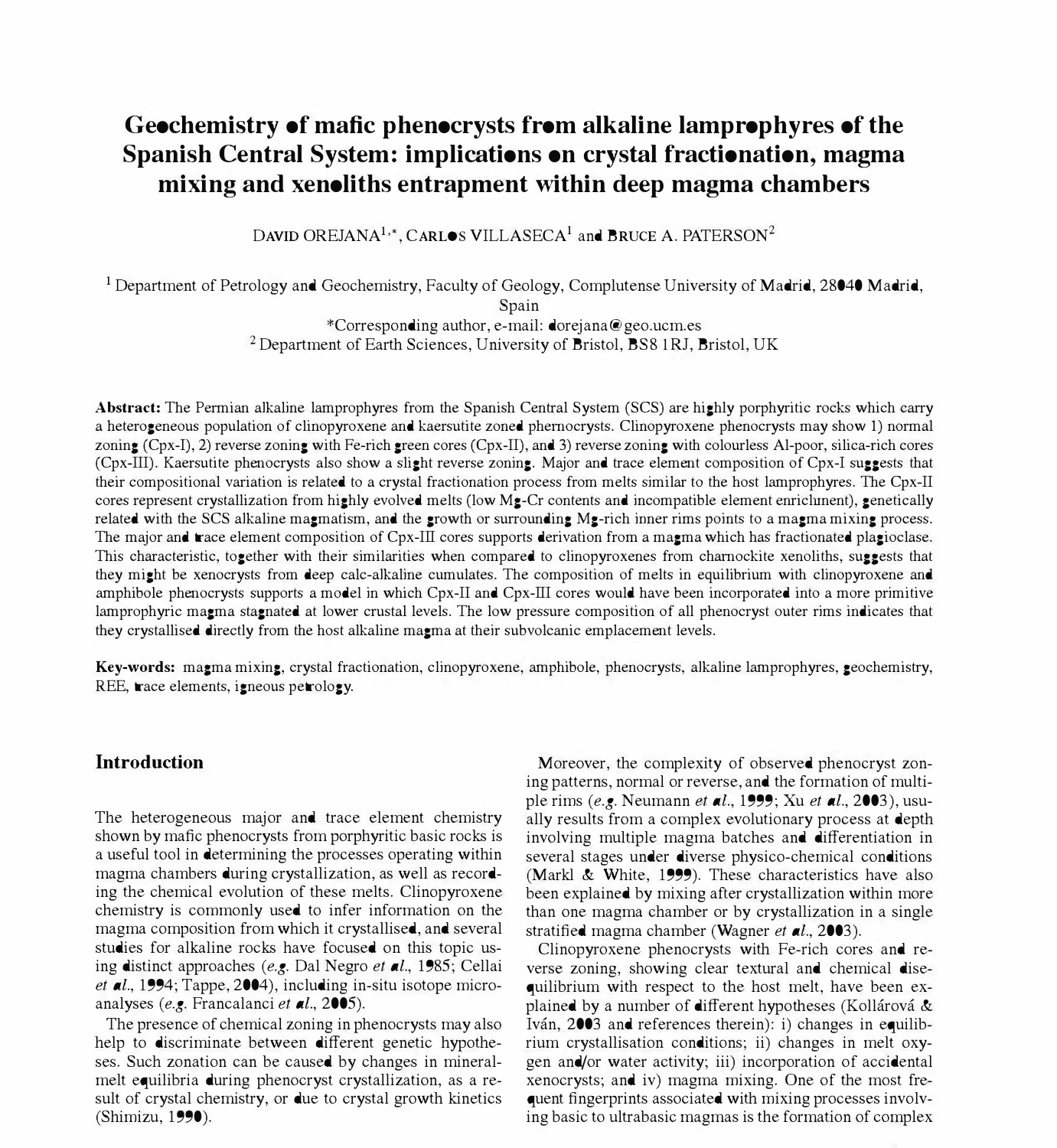

Fig. 1. Geological sketch of the Spanish Central System showing the alkaline lamprophyres crosscutting the granitic-metamorphic basement. The samples with zoned phenocrysts used for the present study have been collected in the outcrops represented with the white circles. BS: Bernuy Salinero; HP: Hoyo de Pinares; M: Maragato: MU: Muñotello; PP: Puerto del Pico; SBP: San Bartolomé de Pinares; T: Tornadizos.

zoning in mafic minerals (mainly clinopyroxene) (Bedard et al., 1988; Dobosi & Fodor, 1992; Xu et al., 2003), though in volatile-rich magmas it also may occur in amphibole (Neumann et al., 1999).

In this study, we describe the chemical variations in major and trace element composition of clinopyroxene and amphibole phenocrysts from the Spanish Central System Permian alkaline lamprophyric dykes. We distinguish different crystal types on the basis of their complex mineral zoning, which can be normal or reverse, the latter usually showing Fe-rich cores giving rise to complexly-zoned clinopyroxene crystals. Crystallization of these phenocrysts is likely to be related to different processes taking place within deep magma chambers, and their heterogeneity points to involvement of highly evolved melts.

# Geological background

The Spanish Central System is a Hercynian basement terrain consisting of a large granitic batholith intruded into Neoproterozoic to Palaeozoic metamorphic rocks (Fig. 1). This area has been subsequently cross cut, from the end of the Hercynian collision through to Jurassic times, by different suites of basic dykes of variable affinity (calc-alkaline, shoshonitic, alkaline and tholeiitic; Villaseca et al., 2004). The alkaline dykes constitute a heterogeneous group, which can be **divided** into: 1) basic to ultrabasic lamprophyres and diabases (which is the one studied in this work) and 2) monzo-syenitic porphyries. Geochronological studies on the SCS alkaline magmatism yield ages in the range from 264 Ma (Ar-Ar in kaersutite; Perini et al., 2004; Scarrow et al., 2006) to 252 Ma (U-Pb in zircon; Fernández Suárez *et al.*, 2006).

The SCS alkaline lamprophyres carry numerous megacrysts (mainly clinopyroxene, amphibole and plagioclase), highlighting the stagnation of these mafic magmas at depth and the involvement of crystal fractionation. They also transport a heterogeneous suite of mafic and ultramafic xenoliths, ranging from pyroxenitic to hornblenditic varieties, interpreted as magmatic cumulates equilibrated at the lower crust-upper mantle boundary and, in some cases, genetically related to the alkaline magmatism (Orejana *et al.*, 2006). Moreover, these dykes are highly porphyritic and show an abundant population of mafic phenocrysts (clinopyroxene, amphibole, phlogopite, olivine pseudomorphs, iilvospinel, etc.). Only clinopyroxene and amphibole show compositional zoning. In the San Bartolomé de Pinares outcrops (Fig. 1) clinopyroxene zoning is more complicated; there are allotriomorphic Fe-rich cores and multiple rims, suggesting a complex evolutionary history. Amphibole phenocrysts, which are mainly present in the Tornadizos and Hoyo de Pinares outcrops, but absent in those from San Bartolome de Pinares, also show Fe-rich cores.

### Analytical methods

Concentrations of 29 trace elements (REE, Ba, Rb, Pb, Th, U, Nb, Ta, Sr, Zr, Hf, Y, Cr, Ni, V and Sc) in clinopyroxene and amphibole phenocrysts were determined in situ on  $> 130 \mu$  m thick polished sections by laser ablation ICP-MS (LA-ICP-MS) at the Department of Earth Sciences (University of Bristol) using a VG Elemental PlasmaQuad 3 ICP-MS coupled to a VG LaserProbe 11 (266 nm frequency-quadrupled Nd-YAG laser). The diameter of the laser spots was approximately  $20-30 \mu m$ . The counting time for each analysis was typically 100 s (40 s measuring gas blank to establish the background and 60 s for the remainder of the analysis). The NIST 610 and 612 glass standards were used to calibrate relative element sensitivities for the analyses of the silicate minerals. Each laser analysis used Ca as an internal standard, with concentrations determined by electron microprobe.

Major element mineral compositions were determined at the Centro de Microscopía Electrónica "Luis Bru" (Complutense University of Madrid) using a JEOL JZA-8900 M electron microprobe with four wavelength dispersive spectrometers. Analyses were performed with an accelerating voltage of 15 kV and an electron beam current of 20 nA, with a beam diameter of  $5 \mu m$ . Elements were counted for 10 s on the peak and 5 s on each of two background positions. Corrections were made using the ZAP method.

# Petrography

The Spanish Central System alkaline lamprophyres are highly porphyritic, sometimes showing more than 40 % of mafic phenocrysts. The most abundant mafic phenocrysts are clinopyroxene, kaersutitic amphibole and Ti-phlogopite, but other minerals, such as Ti-magnetiteiilvospinel, olivine (normally transformed to secondary talc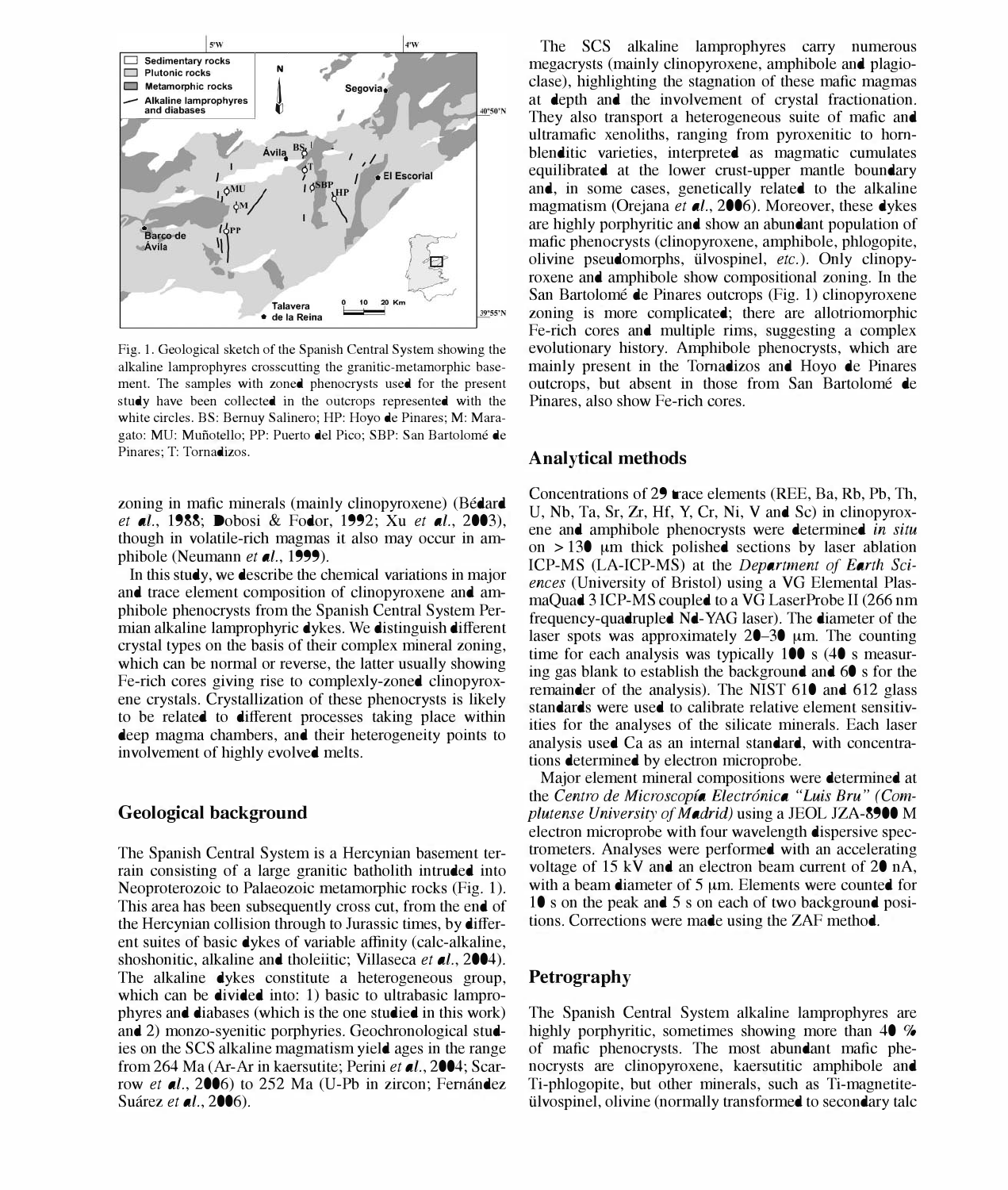group minerals), apatite and ilmenite, may also be present. Plagioclase phenocrysts are only present in the accompanying diabases. The matrix of the alkaline dykes is mainly formed by the same mafic phases present as phenocrysts, plagioclase and, in lower proportions, alkaline feldspar, analcite, calcite, apatite, barite and Fe-sulphides (pyrrotite). Ilmenite is abundant in the matrix or as microphenocrysts in the San Bartolomé de Pinares outcrops, whereas it is scarce in the other dykes studied.

Clinopyroxene and amphibole phenocrysts are the only mafic minerals in these dykes showing clear chemical and petrographic zoning. Figure 2 shows different optic and Back Scattered Electron (BSE) images where zoning characteristics can be observed. Both minerals are idiomorphic to subidiomorphic: amphibole is brown-coloured, displaying hipidiomorphic to allotriomorphic cores (with moderate corrosion textures) and thin darker rims, whereas clinopyroxene is colourless to pale purple (although some have green cores) and has thin purple outer rims. Clinopyroxene tends to show a more variable zoning, with single or multiple rims, sometimes with oscillatory zoning, and idiomorphic to allotriomorphic cores.

On the basis of petrography and major element mineral chemistry we have distinguished two different types of zoning within the clinopyroxene phenocrysts: those with normal zoning (Cpx-I) and those with reverse zoning which present either green cores (Cpx-II) or colourless cores (Cpx-III). Clinopyroxenes with normal zoning have a widespread distribution within the different SCS alkaline dyke swarms, whereas clinopyroxene phenocrysts with reverse zoning are restricted to the San Bartolomé de Pinares outcrops (see location in Fig. 1). Where reverse zoning is observed, it dominates. Reversely zoned amphibole phenocrysts are restricted to the Tornadizos and Hoyo de Pinares dykes (see location in Fig. 1), being absent in the San Bartolomé de Pinares dykes.

In the San Bartolomé de Pinares dyke swarm it is common to find granoblastic charnockitic xenoliths formed by colourless clinopyroxene, plagioclase (normally transformed to sericite), apatite and ilmenite. These enclaves are rounded in shape, equigranular and small in size (usually  $< 1$  cm). They have been recently interpreted as calcalkaline metabasic cumulates granulitized at lower crustal levels (Villaseca et al., 2007).

# Phenocrysts chemistry

#### Major elements

Clinopyroxene is the most abundant phenocryst in the Spanish Central System lamprophyres. Its composition is summarised in Table 1 and 2. They can be classified as Tidiopsides to Ti-augites. Clinopyroxene with normal zoning (Cpx-I) greatly predominates over those with reverse zoning (Cpx-II and Cpx-III), and is found in all dyke swarms. They are characterised by a heterogeneous composition (considering both cores and rims) with high contents of TiO<sub>2</sub> (0.6–3.3 wt% in cores and up to 5.3 wt% in rims), Al<sub>2</sub>O<sub>3</sub> (3.4–11.4 wt%) and CaO (20–25 wt%) (Fig. 3). The



Fig. 2. Back scattered electron and plane polarized light images of clinopyroxene and amphibole phenocrysts. A-B: Clinopyroxene with normal oscillatory zoning (Cpx-I); sample 104403 from Hoyo de Pinares dyke. C-D: Clinopyroxene with reverse zoning and green core (Cpx-II); sample 103657 from San Bartolomé de Pinares dyke. E-F: Clinopyroxene with reverse zoning and colourless core (Cpx-III); sample 103657 from San Bartolomé de Pinares dyke. G-H: Amphibole with reverse zoning; sample 103473 from Tornadizos dyke. Complex zoning with presence of multiple rims is common in these mafic phenocrysts, which usually show allotriomorphic cores.

variation trend in core composition of these phenocrysts with normal zoning, reflects the differentiation of magma during crystallization. Core Mg# values range from 0.67 to 0.88, and a decrease of  $SiO<sub>2</sub>$ , CaO and  $Cr<sub>2</sub>O<sub>3</sub>$  concentration, together with an increase of  $TiO<sub>2</sub>$  and  $Al<sub>2</sub>O<sub>3</sub>$ , with decreasing Mg# can be recognised (Fig. 3). Na<sub>2</sub>O contents vary mostly between 0.5 and 1.1 wt%, showing a slight inverse correlation with Mg#.

Cpx-I rim compositions follow the same variation trend observed for cores (Fig. 3 and 4). Thus, core to rim zoning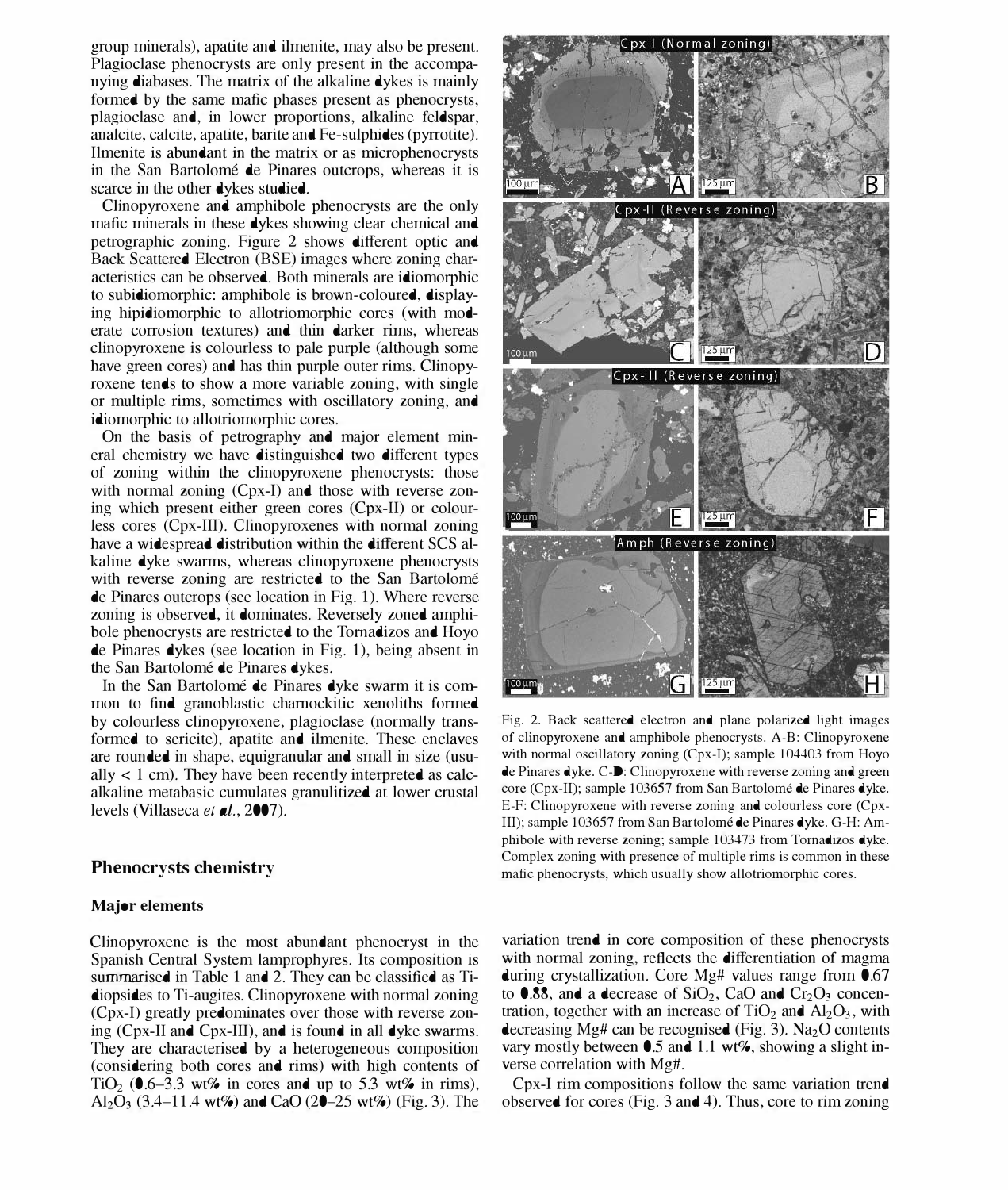| Outcrop                        | Hoyo de Pinares |      |       |             | Maragato       |           |      | Bemuy Salinero | Puerto del Pico |      |       |
|--------------------------------|-----------------|------|-------|-------------|----------------|-----------|------|----------------|-----------------|------|-------|
| Sample                         | 104403          |      |       |             | 103811         |           |      | 103489         | 103684          |      |       |
| Analysis #                     | 72              | 86   | 37    | 38          | 39             | 40        | 54   | 55             | 56              | 95   | 96    |
|                                | core            | rim  | core  | inner rim 1 | inner $r$ im 2 | outer rim | core | inner rim      | outer rim       | core | rim   |
| SiO <sub>2</sub>               | 47.2            | 42.8 | 49.9  | 43.5        | 45.0           | 42.6      | 49.8 | 44.4           | 43.0            | 46.8 | 43.5  |
| TiO <sub>2</sub>               | 1.98            | 4.05 | 1.21  | 3.88        | 3.16           | 4.82      | 0.66 | 2.59           | 3.92            | 2.10 | 3.90  |
| $Al_2O_3$                      | 6.75            | 9.90 | 4.52  | 8.11        | 6.55           | 8.97      | 5.70 | 10.1           | 9.50            | 7.28 | 7.98  |
| $FeOT$ *                       | 6.09            | 7.15 | 4.17  | 6.23        | 5.97           | 6.95      | 4.32 | 7.03           | 7.69            | 5.83 | 6.91  |
| Cr <sub>2</sub> O <sub>3</sub> | 0.27            | bdl  | 0.21  | 0.16        | 0.44           | bdl       | 0.84 | bdl            | bdl             | 0.06 | bdl   |
| MnO                            | 0.14            | 0.09 | bdl   | 0.08        | 0.03           | 0.12      | bdl  | bdl            | bdl             | 0.06 | 0.08  |
| <b>NiO</b>                     | bdl             | bdl  | 0.07  | bdl         | bdl            | bdl       | bdl  | bdl            | bdl             | bdl  | bdl   |
| MgO                            | 14.2            | 11.5 | 16.3  | 12.9        | 13.6           | 11.8      | 16.7 | 11.5           | 10.5            | 13.8 | 12.2  |
| CaO                            | 21.6            | 22.7 | 23.3  | 23.9        | 24.1           | 23.9      | 20.4 | 22.0           | 23.4            | 21.9 | 23.5  |
| Na <sub>2</sub> O              | 0.62            | 0.48 | 0.47  | 0.44        | 0.33           | 0.46      | 0.56 | 0.86           | 0.45            | 0.77 | 0.49  |
| $K_2O$                         | bdl             | bdl  | bdl   | bdl         | bdl            | bdl       | bdl  | bdl            | 0.03            | bdl  | bdl   |
| Total                          | 98.9            | 98.7 | 100.1 | 99.2        | 99.2           | 99.7      | 99.0 | 98.5           | 98.5            | 98.6 | 98.6  |
| Mg#                            | 0.81            | 0.74 | 0.87  | 0.79        | 0.80           | 0.75      | 0.87 | 0.74           | 0.71            | 0.81 | 0.76  |
|                                |                 |      |       |             |                |           |      |                |                 |      |       |
| $P^{**}$ (GPa)                 | 0.3             | 0.2  | 0.1   | < 0.1       | < 0.1          | < 0.1     | 0.6  | 0.7            | 0.0             | 0.4  | < 0.1 |

Table 1. Major element composition (expressed as wt%) of c1inopyroxene phenocrysts with normal zoning (Cpx-I) from the Spanish Central System alkaline dykes.

\* Total Fe expressed as FeO. \*\*Pressure estimates have been calculated using the single-cpx geobarometer of Nimis & Ulmer (1998). bdl: below detection limit.



Fig. 3. Major element chemistry of clinopyroxene phenocrysts from the Spanish Central System with normal zoning (Cpx-I). The arrows represent the core to rim zoning trend within single crystals.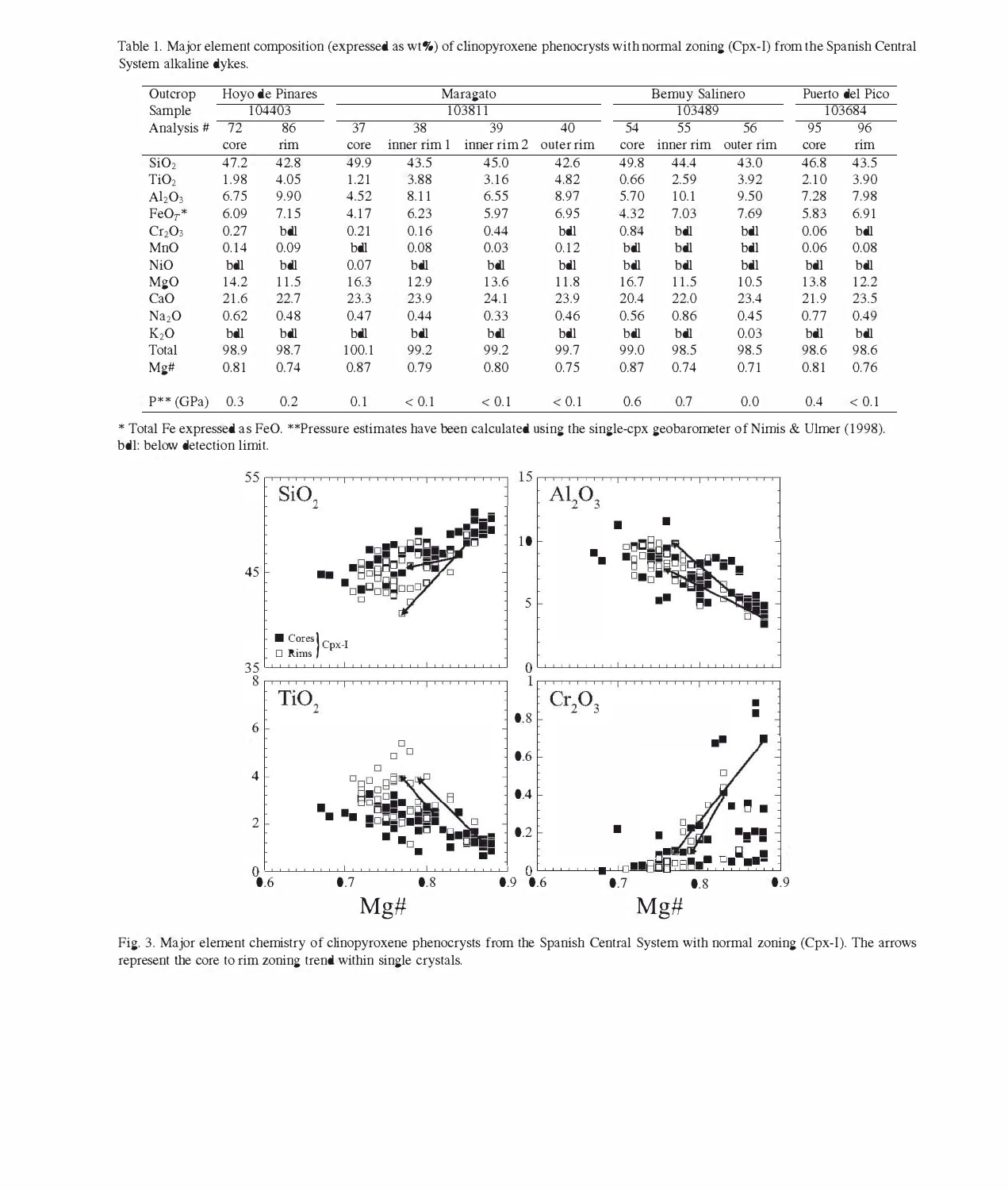

Fig. 4. Core to rim major element variation in clinopyroxene and amphibole phenocrysts from the Spanish Central System. Each column represents the composition of a single crystal analysed by EMP. The crystal is shown at the top as a Back-Scattered Electron image and the white line shows the path followed while analysing. The clinopyroxene with normal zoning is taken from sample 103811 (Maragato), the two clinopyroxenes with reverse zoning from sample 108143B (San Bartolomé de Pinares outcrop) and the amphibole crystal is taken from sample 104403 (Hoyo de Pinares). The vertical dotted lines separate the allotriomorphic core and the surrounding inner and outer rims according to the observed compositional changes.

is characterised by enrichment in Al and Ti and depletion of Si and Cr concentration with decreasing Mg#. Chemical zoning is clearly shown in Fig. 4 where four different sections of Cpx-I, Cpx-II, Cpx-III and amphibole are represented, corresponding with core to rim electron microprobe analyses. Normal zoning in these phenocrysts is occasionally complex, developing several rims around each core which may imply occasional increases in Mg# without significant variation in the other elements (dotted lines in Fig. 4). Sharp chemical changes **do** exist between zones.

In the San Bartolomé de Pinares outcrop appear reversely zoned clinopyroxene phenocrysts with green cores (Cpx-II) and colourless cores (Cpx-III). Green cores are heterogeneous in Mg-Fe contents, but show high contents of TiO<sub>2</sub> (1.6–2.5 wt%), Al<sub>2</sub>O<sub>3</sub> (6.7–9 wt%) and Na<sub>2</sub>O (0.7– 2.1  $wt\%$ ) (Table 2; Fig. 5). Green cores display a slight chemical variation trend characterised by depletion of Si, Ca and Cr and enrichment in Al, Na and Ti towards Fe-rich compositions (Fig. 5). They differ from the compositional field drawn by Cpx-I phenocryst (cores and rims) due to their lower Mg#  $(0.55-0.74)$  and higher Na concentration (Fig. 5). Cpx-II phenocrysts usually display complex zoning, normally with two rims. The inner rim have higher Mg# (it can reach  $0.79-0.83$ ), accompanied by an increase in Ca, Ti and Cr  $(Cr_2O_3$  reaches a maximum of  $\bullet.5$  wt%) and a decrease in Na (Fig. 4). Formation of the outer rim involves decreases in Si, Na and Mg# (0.76–0.8), and increases in Ti and Ca with respect to the inner rim. The major element composition of these rims clearly overlaps the composition of matrix clinopyroxenes from the same samples  $(Fig. 5)$ .

Colourless clinopyroxene cores also show a heterogeneous composition in terms of Mg#  $(0.57-0.88)$ , Al<sub>2</sub>O<sub>3</sub>  $(1.4-7.5 \text{ wt\%}), TiO_2$  (0.1-1.5 wt%) and Na<sub>2</sub>O (0.1-1.36 wt%), and high silica contents (SiO<sub>2</sub> = 48–52 wt%) (Fig. 5). They differ significantly from the other clinopyroxene phenocryst cores due to lower Ti, Na and Al, and higher Si concentrations. The major element composition of colourless cores give rise to a variation trend characterised by depletions of Al, Ti, Ca, Na and Cr, with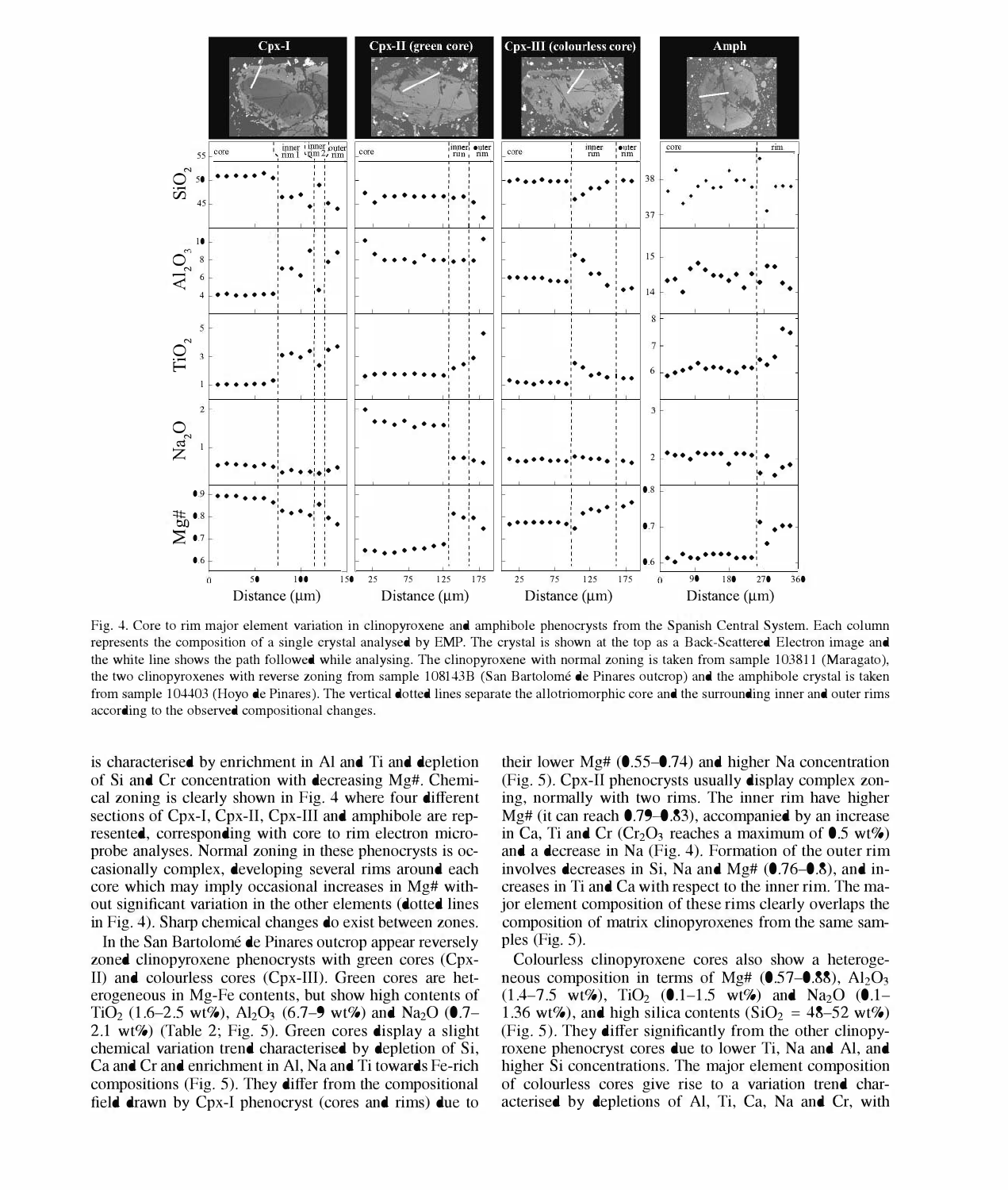

Fig. 5. Major element chemistry of reversely zoned clinopyroxene phenocrysts (Cpx-II and Cpx-III) from the Spanish Central System compared with composition of Cpx-I (cores and rims) and matrix clinopyroxenes in the same samples. Major element contents of groundmass clinopyroxenes represent authors' unpublished data. Arrows represent the core to rim zoning within a single crystal. For comparison it has also been plotted the compositional range of clinopyroxenes from charnockite xenoliths present in San Bartolomé de Pinares outcrop.

decreasing Mg# (Fig. 5). As observed for the Cpx-II phenocrysts, these usually show similarly complex zonation. From core to the inner rim we observe increases in Mg#, Ti, Al and Na contents, and depletion in Si (Fig. 4), which imply the presence of a sharp contact. The fact that this change appears at slightly shorter distances from the crystal border in the case of Mg# could probably be explained by a diffusion process. Their rim composition displays a continuous change with increasing Si and Mg, and decreasing AI, Ti and Na (Fig. 4). Cpx-III phenocryst rims also show a similar composition to that of matrix clinopyroxenes from the same alkaline dykes (Fig. 5).

It is interesting to note that the major element composition of clinopyroxenes from the charnockite xenoliths present in the San Bartolomé de Pinares outcrop is very similar to the most Fe-rich colourless cores (Fig. 5), suggesting a genetic relationship between them.

Amphibole phenocrysts are Ti-rich kaersutites. They give rise to a relatively homogeneous compositional range with Mg# from 0.60 to 0.72 and high  $TiO<sub>2</sub>$  (5.1-7.7 wt%) and  $Al_2O_3$  (13.1–14.8 wt%) contents (Table 3). Na<sub>2</sub>O and K<sub>2</sub>O concentrations range from 1.7 to 2.6 wt% and from 1.1 to 2.4 wt% respectively. All amphibole analyses describe a broad compositional trend mainly characterised by increasing Ti, Ca and Cr and decreasing Al concentrations towards higher Mg#, which also represent the core to rim chemical zoning (Table 3; Fig. 6). Zoning in amphibole phenocrysts

is always reverse (Fig. 4). The rim shows enrichment in Ti and slightly lower Na contents, in accordance with the general compositional trend, as represented in Fig. 6. Clinopyroxene phenocrysts from Hoyo de Pinares dyke coexisting with amphibole phenocrysts, on the contrary, show progressive normal zoning. In both minerals the core to rim chemical variation displays the same trend: Cr and Na decrease and Ca, Ti and  $Al^{IV}/Al^{VI}$  increase (Table 1 and 3). Amphibole rims clearly show a similar major element composition to that of matrix kaersutites from the same alkaline dykes  $(Fig. 6)$ .

#### Trace elements

The trace element composition of Cpx-I phenocrysts is characterised by high HFSE (except Nb) and REE concentrations (Table 4), displaying chondrite-normalised patterns with convex upward shapes and primitive mantlenormalised patterns with negative Ba, Nb, Pb and Sr anomalies (Fig. 7). Rims are enriched in most trace elements when compared to core concentrations (Sr, Ta, Nb, Zr, Y, V and REE) (Table 4).

Cpx-II phenocryst core trace element contents overlap those of Cpx-I, but generally have higher concentrations (Fig. 7A). Their inner rims are generally depleted in trace elements with respect to core composition, but the outer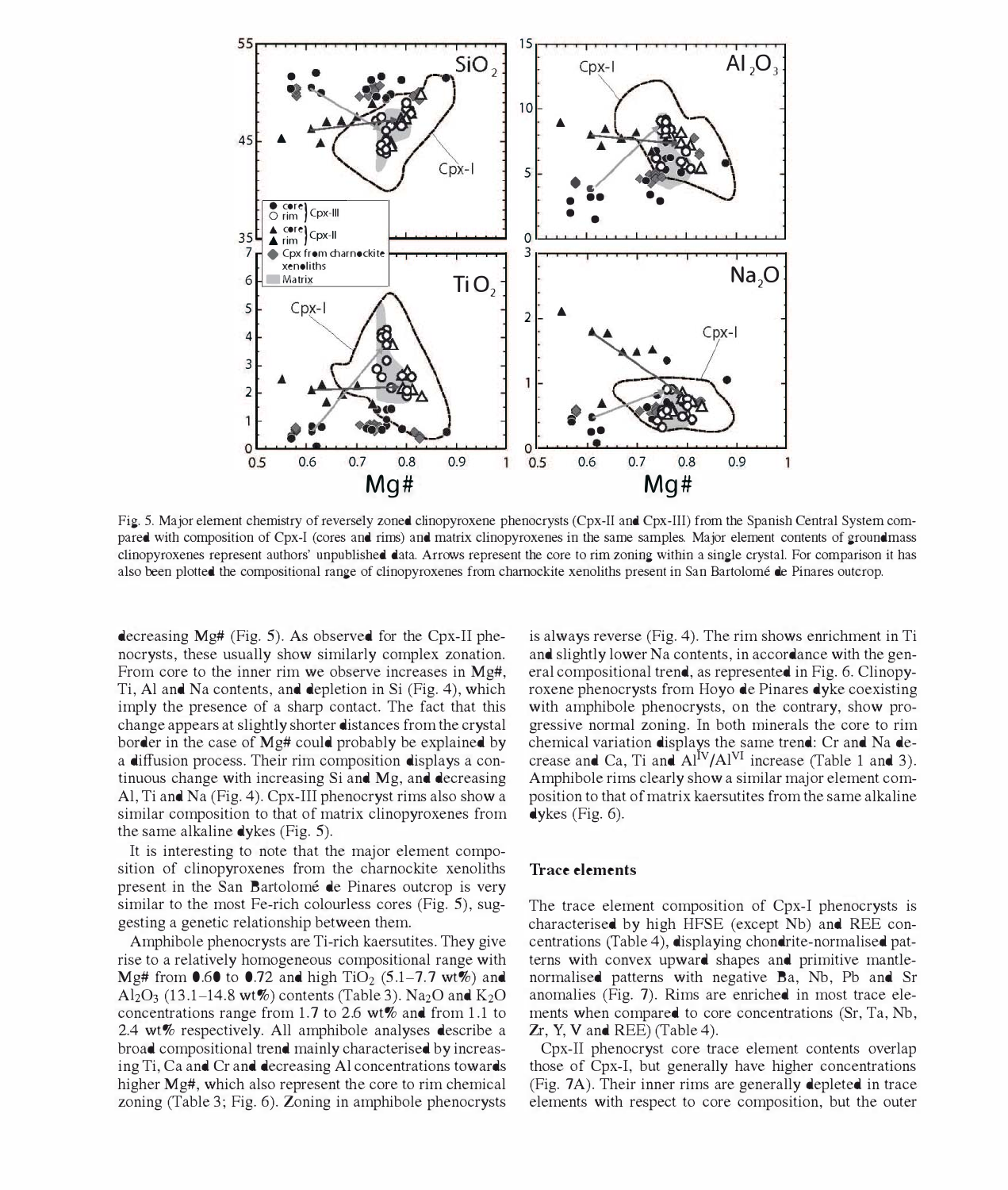| Outcrop           |         |      |       |                      |           |        | San Bartolomé de Pinares   |           |       |       |         |         |  |
|-------------------|---------|------|-------|----------------------|-----------|--------|----------------------------|-----------|-------|-------|---------|---------|--|
| Type              |         |      |       | Green cores (Cpx-II) |           |        | Colourless cores (Cpx-III) | Xenoliths |       |       |         |         |  |
| Sample            | 104534A |      |       | L104534A             |           | 103658 |                            |           |       |       | L104534 | 108143B |  |
| Analysis#         | 41      | 42   | 79    | 80                   | 81        | 63     | 64                         | 65        | 66    | 67    | 86      | 72      |  |
|                   | core    | rim  | core  | inner rim            | outer rim | core   | inner rim                  | outer rim | core  | rim   |         |         |  |
|                   |         |      |       |                      |           |        |                            |           |       |       |         |         |  |
| SiO <sub>2</sub>  | 47.1    | 47.7 | 48.8  | 49.9                 | 45.6      | 50.3   | 46.6                       | 43.8      | 50.5  | 46.1  | 50.0    | 50.1    |  |
| TiO <sub>2</sub>  | 1.72    | 2.40 | 1.62  | 1.84                 | 3.73      | 0.74   | 2.18                       | 4.26      | 0.63  | 3.16  | 0.66    | 0.37    |  |
| $Al_2O_3$         | 8.45    | 6.72 | 6.78  | 5.45                 | 8.16      | 4.51   | 8.51                       | 9.21      | 3.83  | 9.05  | 4.13    | 6.46    |  |
| $FeOT$ *          | 9.61    | 6.22 | 7.50  | 5.35                 | 6.86      | 9.13   | 6.78                       | 6.74      | 12.9  | 6.92  | 14.1    | 5.39    |  |
| $Cr_2O_3$         | 0.09    | 0.26 | 0.04  | 0.49                 | bdl       | bdl    | 0.21                       | bdl       | bdl   | 0.04  | bdl     | bdl     |  |
| MnO               | 0.10    | 0.12 | 0.14  | 0.12                 | 0.23      | 0.03   | 0.05                       | 0.03      | 0.21  | 0.09  | 0.21    | 0.18    |  |
| N <sub>i</sub> O  | bdl     | bdl  | bdl   | bdl                  | 0.05      | bdl    | 0.05                       | bdl       | bdl   | 0.10  | bdl     | bdl     |  |
| MgO               | 9.62    | 13.5 | 11.1  | 14.4                 | 12.1      | 13.3   | 13.0                       | 11.8      | 11.3  | 12.0  | 11.0    | 14.7    |  |
| CaO               | 21.3    | 22.3 | 22.7  | 23.2                 | 24.0      | 20.3   | 21.2                       | 23.3      | 20.3  | 22.4  | 19.7    | 22.1    |  |
| Na <sub>2</sub> O | 1.79    | 0.63 | 1.53  | 0.64                 | 0.52      | 0.64   | 0.91                       | 0.63      | 0.49  | 0.91  | 0.57    | 0.70    |  |
| $K_2O$            | bdl     | bdl  | bdl   | bdl                  | bdl       | bdl    | bdl                        | bdl       | bdl   | bdl   | bdl     | bdl     |  |
| Total             | 99.8    | 99.9 | 100.3 | 101.4                | 101.3     | 99.0   | 99.5                       | 99.8      | 100.1 | 100.8 | 100.4   | 100.0   |  |
| Mg#               | 0.64    | 0.79 | 0.73  | 0.83                 | 0.76      | 0.72   | 0.77                       | 0.76      | 0.61  | 0.76  | 0.58    | 0.83    |  |
| $P^{**}$ (GPa)    | 0.7     | 0.2  | 0.5   | 0.2                  | < 0.1     |        |                            |           |       |       |         |         |  |

Table 2. Major element composition (expressed as  $w(\mathcal{H})$  of clinopyroxene phenocrysts with reverse zoning and accompanying charnockite xenoliths from the Spanish Central System alkaline dykes.

\* Total Fe expressed as FeO. \*\*Pressure estimates have been calculated using the single-cpx geobarometer of Nimis Ulmer (1998). Cpx-III and clinopyroxenes from charnockitic xenoliths have not been considered for P calculations because they have not crystallized from basic-ultrabasic magmas. bdl: below detection limit.

Table 3. Major element composition (expressed as wt%) of amphibole phenocrysts from the Spanish Central System alkaline lamprophyres.

| Outcrop                        |       |      | Tomadizos |           |        | Bemuy Salinero | Muñotello |      | Hoyo de Pinares |           |
|--------------------------------|-------|------|-----------|-----------|--------|----------------|-----------|------|-----------------|-----------|
| Sample                         | 80318 |      | 103473    |           | 103474 | 103488         | L103818   |      | 104403          |           |
| Analysis#                      | 4     |      | 15        | 17        | 78     |                | 5         | 62   | 68              | 71        |
|                                | core  | core | inner rim | outer rim | core   | core           | core      | core | inner rim       | outer rim |
| SiO <sub>2</sub>               | 37.8  | 37.9 | 38.7      | 39.0      | 38.5   | 38.2           | 38.7      | 37.8 | 37.1            | 37.8      |
| TiO <sub>2</sub>               | 6.09  | 5.91 | 5.72      | 6.06      | 5.64   | 6.23           | 5.08      | 6.15 | 6.25            | 7.44      |
| $A1_2O_3$                      | 14.5  | 14.5 | 13.6      | 13.2      | 14.3   | 14.9           | 13.4      | 14.4 | 14.7            | 14.1      |
| $FeOT$ *                       | 12.3  | 11.0 | 10.5      | 9.69      | 11.6   | 10.5           | 12.4      | 12.0 | 11.4            | 9.64      |
| Cr <sub>2</sub> O <sub>3</sub> | 0.04  | bdl  | 0.03      | bdl       | bdl    | bdl            | bdl       | bdl  | bdl             | bdl       |
| MnO                            | 0.12  | 0.15 | 0.15      | 0.07      | 0.07   | bdl            | 0.18      | 0.17 | 0.12            | 0.10      |
| MgO                            | 11.2  | 11.5 | 12.4      | 13.0      | 10.7   | 10.8           | 11.6      | 11.0 | 11.8            | 12.4      |
| CaO                            | 11.4  | 11.1 | 12.1      | 12.4      | 11.9   | 11.7           | 11.9      | 11.8 | 11.8            | 12.6      |
| Na <sub>2</sub> O              | 1.88  | 1.72 | 1.75      | 1.83      | 1.88   | 2.56           | 1.99      | 2.08 | 2.02            | 1.84      |
| $K_2O$                         | 2.14  | 2.19 | 2.11      | 1.95      | 2.02   | 1.50           | 2.16      | 1.94 | 1.96            | 1.67      |
| Total                          | 97.5  | 96.1 | 97.1      | 97.1      | 96.6   | 96.4           | 97.4      | 97.3 | 97.1            | 97.5      |
| Mg#                            | 0.62  | 0.65 | 0.68      | 0.70      | 0.62   | 0.65           | 0.62      | 0.62 | 0.65            | 0.70      |

\* Total Fe expresed as FeO. bdl: below detection limit.

rims are enriched (Table 4). The chemical trend observed from inner to outer rim in these crystals is similar to that shown by Cpx-J, with the exception of V which shows no clear zoning trend (Table 4).

Cpx-III phenocryst cores also display a trace element composition close to that of Cpx-I cores, but they are strongly Y-REE enriched (Fig. 7A,B) and have remarkably large negative Eu anomalies in their chondrite-normalised REE patterns. Moreover, they also have deep negative Nb-Ta, Ti, Pb and Sr anomalies in the primitive mantlenormalised patterns (Fig. 7A,B). The rims are enriched in trace elements with respect to the cores in most cases, except for Y and REE (Table 4). As mentioned above for major elements, the trace element composition of clinopyroxenes from the charnockite xenoliths is very similar to that of the Cpx-III cores, showing the same Y-REE enrichment and deep negative Nb-Ta, Ti, Sr and Eu anomalies (Fig. 7A,B).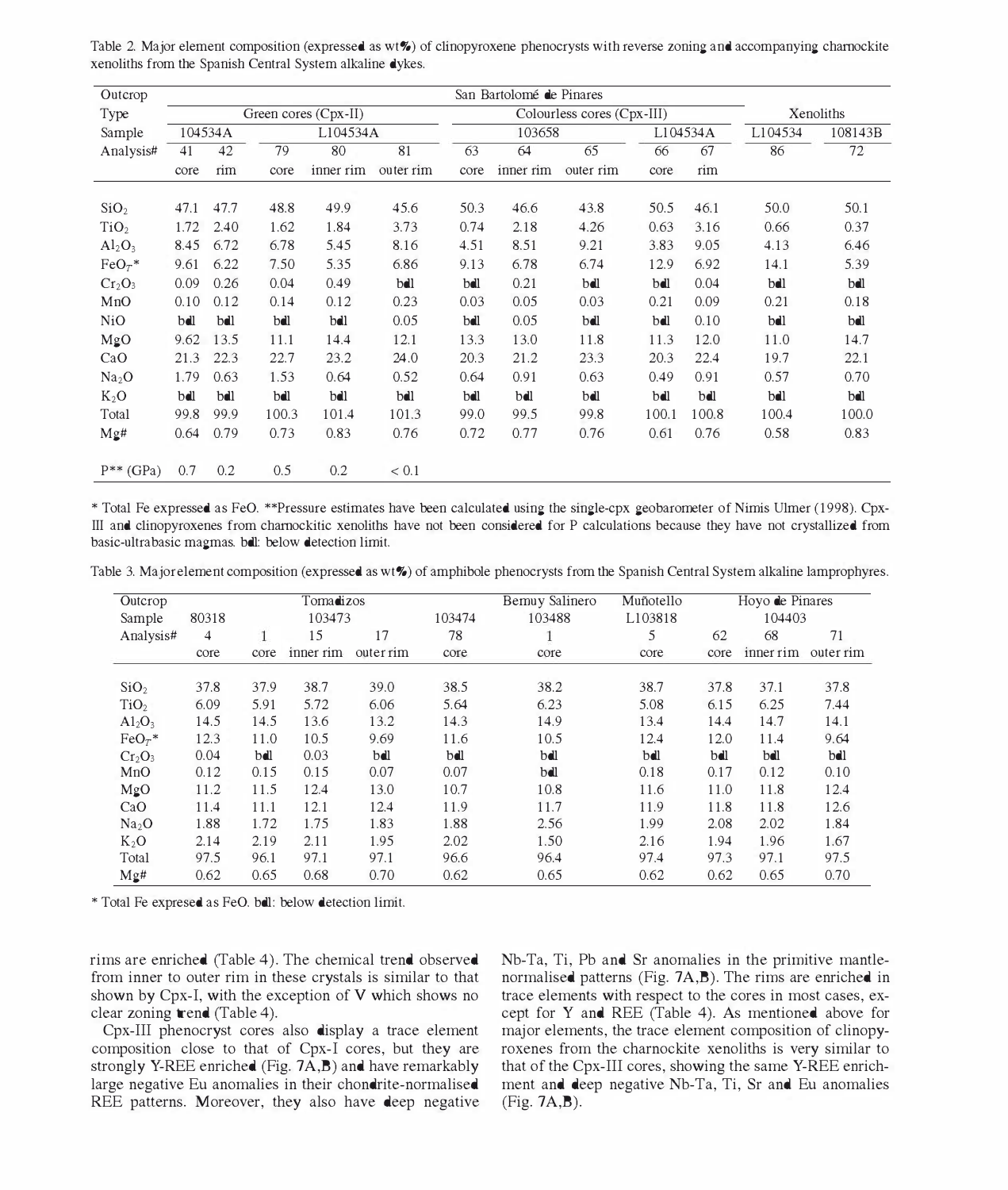

Fig. 6. Major and trace element chemistry of amphibole phenocrysts from the Spanish Central System. The arrow represents the general core to rim zoning trend within crystals. Compositional range of matrix ampbiboles from SCS host dykes are taken from authors' unpublished data.



Fig. 7. A, B: Chondrite and primitive mantle normalised trace element composition of cores from clinopyroxene phenocryst with normal and reverse zoning, and clinopyroxenes from charnockite xenoliths. C, D: Chondrite and primitive mantle normalised trace element composition of rims from clinopyroxene phenocryst with normal and reverse zoning, compared to compositional range of Cpx-I cores. Chondrite and primitive mantle normalising values after Sun & McDonough (1989) and McDonough & Sun (1995), respectively.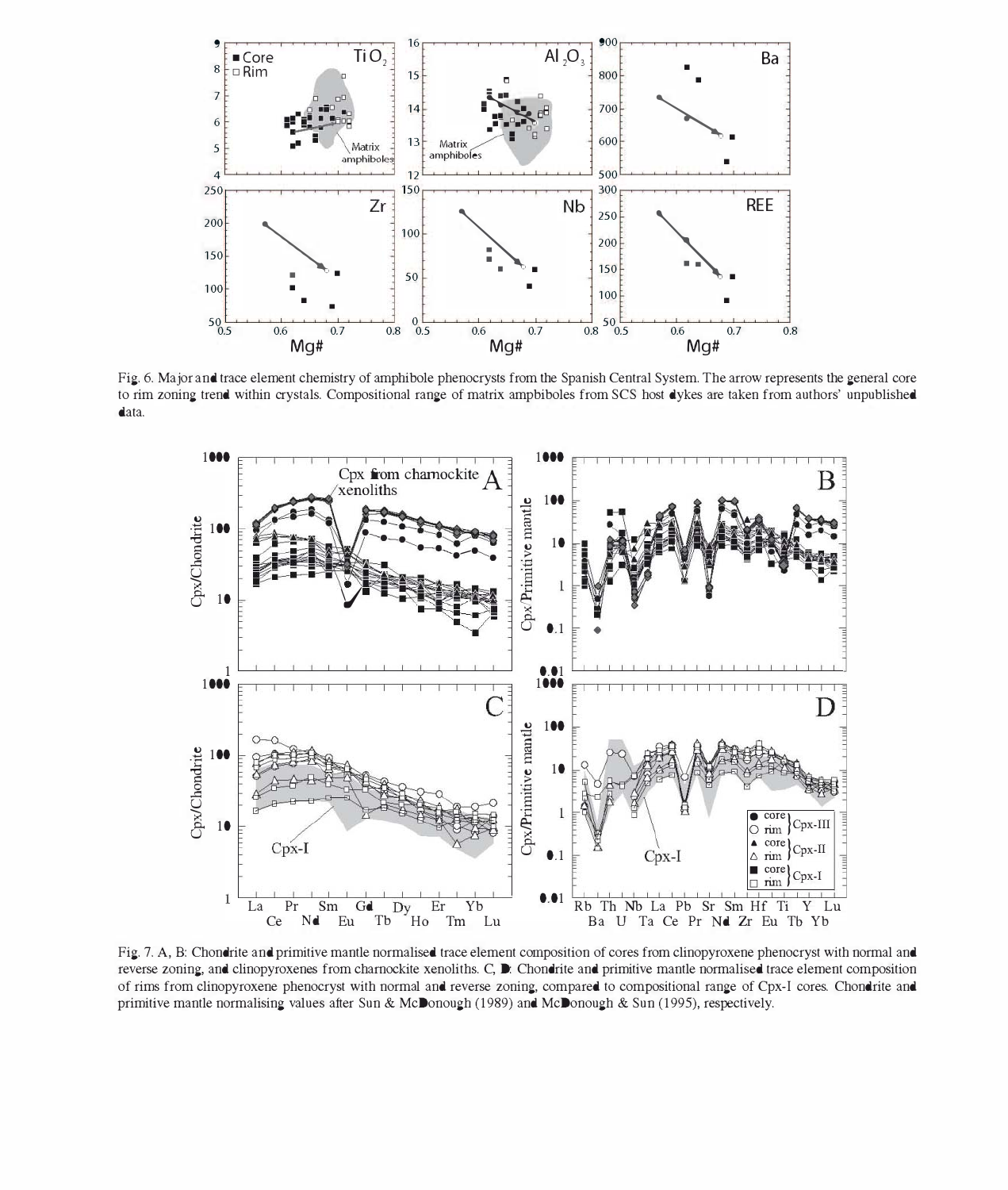| Outcrop        | Bemuy Salinero | Tornadizos<br>Muñotello |            |                                    |                |                |                |                                                    |                | San Bartolomé de Pinares |       |       |                   |                |                  |       |        |                |  |
|----------------|----------------|-------------------------|------------|------------------------------------|----------------|----------------|----------------|----------------------------------------------------|----------------|--------------------------|-------|-------|-------------------|----------------|------------------|-------|--------|----------------|--|
| Type           |                |                         |            | Normal zoning $(\overline{Cpx-1})$ |                |                |                | Green cores (Cpx-II)<br>Colourless cores (Cpx-III) |                |                          |       |       |                   |                | <b>Xenoliths</b> |       |        |                |  |
| Sample         | 103471         |                         | 103473     |                                    |                | 103818         | L104534        |                                                    |                | L104534A                 |       |       | L104534A          |                |                  |       |        | L104534        |  |
| Analysis #     | 18             | $\mathbf{1}$            | 8          | 13                                 | $\overline{2}$ | $\overline{9}$ | $\overline{2}$ | $\overline{4}$                                     | $\overline{5}$ | 6                        | 11    | 12    | $\overline{\tau}$ | $\overline{8}$ |                  | 3     | 5      | $\overline{Q}$ |  |
|                | core           | core                    | core       | core                               | core           | rim            | rim            | core                                               |                | inner rim outer rim      | core  | rim   | core              | rim            | core             | rim   |        |                |  |
| <b>Rb</b>      | 1.33           | 0.61                    | 0.76       | bdl                                | 3.83           | 3.22           | 1.71           | bdl                                                | 0.93           | bdl                      | bdl   | bdl   | bdl               | 7.99           | 2.26             | 0.87  | bdl    | bdl            |  |
| Ba             | 1.50           | bdl                     | <b>bdl</b> | bdl                                | bdl            | 1.91           | 15.55          | bdl                                                | bdl            | 1.07                     | bdl   | bdl   | bdl               | 30.78          | 3.33             | 2.12  | 6.33   | bdl            |  |
| Th             | bdl            | 0.10                    | 0.11       | bdl                                | 0.20           | 0.23           | 0.42           | 0.88                                               | 0.14           | 0.19                     | 0.43  | 0.36  | 2.20              | 2.04           | 0.62             | bdl   | 0.700  | 0.814          |  |
| U              | bdl            | bdl                     | bdl        | bdl                                | bdl            | bdl            | 0.09           | bdl                                                | bdl            | bdl                      | 0.12  | bdl   | 0.30              | 0.48           | 0.15             | bdl   | 0.164  | 0.234          |  |
| Ta             | bdl            | 0.36                    | 0.29       | 0.13                               | 0.12           | 0.18           | 0.67           | 0.63                                               | 0.25           | 0.49                     | 1.09  | 0.86  | 0.20              | 0.49           | 0.22             | 0.30  | 0.065  | 0.058          |  |
| Nb             | 0.60           | 1.60                    | 1.18       | 1.11                               | 1.07           | 0.85           | 5.00           | 2.87                                               | 1.10           | 1.95                     | 4.77  | 2.93  | 0.62              | 4.68           | 0.89             | 1.51  | bdl    | 0.335          |  |
| Sr             | 89.4           | 168.1                   | 163.9      | 134.4                              | 109.2          | 117.8          | 220.4          | 176.1                                              | 161.8          | 226.3                    | 69.8  | 251.0 | 12.1              | 120.5          | 93.2             | 215.8 | 19.14  | 17.88          |  |
| Pb             | na             | na                      | na         | na                                 | na             | na             | 0.23           | 0.21                                               | bdl            | 0.24                     | 0.43  | 0.17  | 0.64              | 1.01           | 0.43             | 0.17  | 0.881  | 0.894          |  |
| Hf             | 2.08           | 5.79                    | 4.90       | 3.72                               | 2.78           | 3.44           | 9.29           | 4.96                                               | 3.81           | 9.66                     | 10.99 | 10.97 | 5.08              | 5.73           | 8.77             | 7.32  | 10.6   | 8.983          |  |
| Zr             | 43.1           | 153.0                   | 122.1      | 89.3                               | 51.0           | 85.6           | 251.6          | 152.6                                              | 98.5           | 221.2                    | 376.0 | 287.2 | 104.0             | 132.7          | 151.6            | 179.6 | 211.9  | 205.1          |  |
| Y              | 14.3           | 25.9                    | 21.4       | 12.6                               | 20.0           | 24.2           | 29.5           | 19.7                                               | 16.6           | 23.8                     | 20.7  | 28.7  | 65.9              | 37.4           | 108.9            | 21.7  | 164.1  | 160.2          |  |
| V              | 393            | 383                     | 366        | 357                                | 506            | 503            | 255            | 285                                                | 267            | 251                      | 283   | 291   | 322               | 335            | 567              | 239   | 574.1  | 574.3          |  |
| Sc             | na             | na                      | na         | na                                 | na             | na             | 74             | 54                                                 | 70             | 77                       | 49    | 82    | 39                | 55             | 120              | 72    | 145.9  | 143.9          |  |
| Ni             | 227            | 94                      | 110        | 38                                 | 182            | 75             | na             | na                                                 | na             | na                       | na    | na    | na                | na             | na               | na    | na     | na             |  |
| Cr             | 6117           | 84                      | 84         | 87                                 | 607            | 99             | 53             | 130                                                | 1431           | 85                       | 122   | 80    | 316               | 652            | 280              | 274   | 184.5  | 184.7          |  |
| $Ti*$          | 19184          | 14988                   | 16187      | 17985                              | 7494           | 10491          | na             | 13578                                              | 12769          | na                       | 9711  | 22385 | 2751              | 12541          | 3788             | 18980 | 4376   | 3417           |  |
| La             | 3.97           | 9.23                    | 6.90       | 4.93                               | 4.35           | 6.26           | 16.18          | 17.20                                              | 6.96           | 12.90                    | 18.63 | 18.05 | 22.83             | 22.44          | 17.73            | 12.23 | 28.92  | 28.94          |  |
| Ce             | 12.78          | 37.95                   | 26.30      | 17.46                              | 17.64          | 21.88          | 54.59          | 47.98                                              | 27.23          | 45.07                    | 52.93 | 63.67 | 82.39             | 63.54          | 79.36            | 43.01 | 122.30 | 118.80         |  |
| Pr             | 2.18           | 6.37                    | 4.66       | 3.28                               | 3.15           | 3.63           | 8.51           | 7.38                                               | 4.25           | 7.71                     | 7.30  | 10.55 | 14.00             | 9.48           | 16.20            | 7.39  | 23.42  | 22.88          |  |
| Nd             | 10.91          | 34.24                   | 25.93      | 18.84                              | 18.02          | 23.08          | 45.59          | 33.41                                              | 20.60          | 39.28                    | 33.08 | 55.07 | 77.41             | 49.70          | 87.63            | 42.09 | 126.30 | 123.10         |  |
| Sm             | 3.89           | 8.60                    | 6.87       | 5.00                               | 5.02           | 6.20           | 11.32          | 6.41                                               | 7.36           | 10.33                    | 7.47  | 12.64 | 18.56             | 14.06          | 20.45            | 8.00  | 38.46  | 38.19          |  |
| Eu             | 1.48           | 3.04                    | 2.54       | 1.78                               | 1.97           | 1.97           | 3.76           | 3.08                                               | 2.84           | 3.53                     | 2.57  | 4.28  | 0.98              | 2.96           | 2.27             | 3.50  | 1.70   | 1.86           |  |
| Gd             | 3.58           | 6.98                    | 6.11       | 3.77                               | 5.24           | 6.95           | 9.58           | 6.60                                               | 2.99           | 8.87                     | 6.45  | 10.66 | 17.68             | 11.03          | 27.90            | 7.94  | 37.71  | 38.03          |  |
| Tb             | 0.70           | 1.18                    | 0.87       | 0.56                               | 0.74           | 0.83           | 1.35           | 0.88                                               | 0.77           | 1.00                     | 0.90  | 1.48  | 2.70              | 1.61           | 4.64             | 1.24  | 6.33   | 6.49           |  |
| $\mathbf{D}$ y | 3.96           | 5.54                    | 5.13       | 3.75                               | 4.40           | 5.25           | 6.45           | 5.05                                               | 4.41           | 6.49                     | 5.07  | 7.40  | 17.58             | 9.14           | 27.07            | 6.76  | 39.49  | 37.76          |  |
| Ho             | 0.71           | 1.19                    | 0.89       | 0.43                               | 0.91           | 1.17           | 1.14           | 0.90                                               | 0.82           | 1.05                     | 0.95  | 1.33  | 3.08              | 1.78           | 5.38             | 0.96  | 7.33   | 7.23           |  |
| Er             | 1.61           | 2.69                    | 2.22       | 1.23                               | 2.13           | 2.66           | 3.04           | 2.83                                               | 2.07           | 2.71                     | 2.38  | 3.13  | 8.70              | 4.84           | 13.72            | 2.02  | 19.03  | 18.38          |  |
| Tm             | 0.32           | 0.34                    | 0.32       | 0.12                               | 0.30           | 0.42           | 0.36           | 0.37                                               | 0.15           | 0.46                     | 0.33  | 0.33  | 1.07              | 0.49           | 1.58             | 0.26  | 2.47   | 2.35           |  |
| Yb             | 1.96           | 2.36                    | 1.83       | 0.60                               | 1.89           | 2.00           | 2.57           | 1.89                                               | 1.28           | 1.61                     | 2.08  | 2.35  | 8.61              | 3.27           | 13.57            | 1.44  | 15.95  | 14.68          |  |
| Lu             | 0.22           | 0.31                    | 0.21       | 0.17                               | 0.26           | 0.32           | 0.38           | 0.25                                               | 0.24           | 0.23                     | 0.30  | 0.32  | 0.97              | 0.55           | 1.63             | 0.36  | 1.93   | 1.92           |  |

Table 4. Trace element concentrations (ppm) of clinopyroxene phenocrysts and clinopyroxenes from accompaning charnockite xenoliths from the Spanish Central System alkaline dykes.

\* Ti concentrations have been obtained fonn EMP analyses. na: not analysed; bdl: below detection limit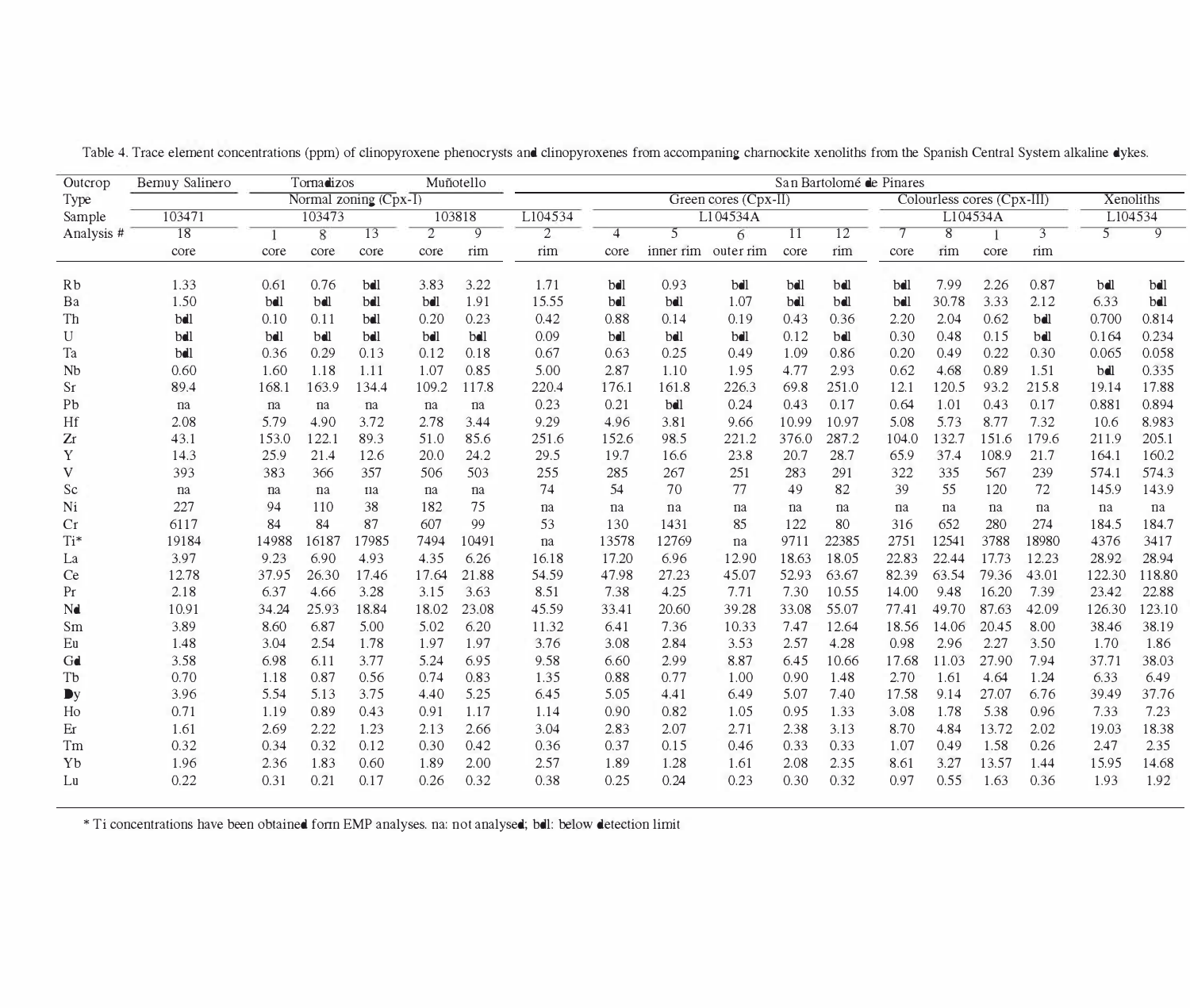The trace element composition of amphibole phenocryst cores is in a limited range (Table 5) and it is very similar to that of the only rim analysed (Fig. 8). They yield convex upward chondrite-normalised REE patterns, similar to those of the coexisting clinopyroxene phenocrysts. This shape is typical of deep cumulates formed from basaltic melts (Irving & Frey, 1984). They are highly enriched in the most incompatible trace elements, LILE (mainly  $Ba = 537-826$  ppm), HFSE (Nb = 40-126 ppm; Ta = 2.3–5.6 ppm;  $Zr = 72$ –199 ppm) Sr (872–1152 ppm) and REE (**90**-256 ppm) (Table 5), and thus primitive mantlenormalised trace element patterns show strongly positive Ba, Nb-Ta, Ti and Sr anomalies, also accompanied by a negative Th-U anomaly (Fig. 8). Nonetheless, the trace element data of cores and rims also display a clear compositional trend; an increase in Mg# is accompanied by a decrease in the concentration of most trace elements (with the exception of Rb and V) (Fig. 6; Table 5).

# Origin of the chemical variation and zoning in phenocrysts

#### Fractional crystallization

Clinopyroxene composition is controlled by either physical conditions of crystallization (pressure, temperature) and/or parameters related with the geochemical composition of the parent magma, as shown by different crystal-chemical studies (e.g. Dal Negro et al., 1985, 1986; Cellai et al., 1994). Some detailed works made on Mediterranean alkaline rocks (mainly potassic and ultrapotassic suites) have stated that chemical variations in clinopyroxene crystals from a wide range of cogenetic magmatic compositions can be used as petrological tracers (Avanzinelli *et al.*, 2004). Nevertheless, the SCS basic to ultrabasic alkaline magmas show a short silica range  $(41.2-45.7 \text{ wt})$ . This suggests that other factors, besides the chemical composition of the parental magma, should have controlled the chemical differences displayed by this complex association of clinopyroxene phenocrysts.

Two different hypotheses might be advocated to explain the presence of normal zoning in clinopyroxene phenocrysts (Cpx-I) from the SCS alkaline lamprophyres, with trends towards higher Fe, AI, Ti and Na and lower Mg and Cr contents from core to rim: 1) magma differentiation as a consequence of progressive cooling and crystallization, and 2) changes in pressure conditions during crystallization.

Yagi & Onuma (1967), Aoki & Kushiro (1968), Kushiro (1969) and Wass (1979), have indicated that pressure may act as a dominant factor in controlling the composition of clinopyroxenes formed from basic magmas at depth, so that increasing pressure would be followed by increasing Na and  $Al<sup>VI</sup>$  content in cpx, whilst a decrease in pressure would show a negative correlation towards higher Ti and  $Al<sup>IV</sup>$  concentrations. Clinopyroxenes with normal zoning (Cpx-I) in this study show outer rims with lower  $Na + Al<sup>VI</sup>$ concentrations and higher  $Ti + Al<sup>IV</sup>$  when compared to core composition. If we consider the  $Al<sup>VI</sup>$  vs.  $Al<sup>N</sup>$  diagram of Aoki & Kushiro (1968), these rims would plot within the

lower pressure field (igneous rocks), in accordance with the hypothesis involving changes in pressure conditions. Nevertheless, this factor does not seem to be significant in the case of most of inner rims, which show  $Na + Al<sup>VI</sup>$  and  $Ti + Al<sup>IV</sup>$  similar to core values, and would plot within the intermediate pressure field (inclusions in basalts) of Aoki & Kushiro (1968). This likely indicates that normal zoning is influenced by other factors besides pressure.

The compositional trend displayed by Cpx-I and amphibole phenocryst cores from the Spanish Central System is in favour of a crystal fractionation process involving depletion of magma in Mg, Cr, Si and Ca, and enrichment of Al and incompatible trace elements (Fig. 3 and 6), and this might be produced by crystallization of  $ol + cpx \pm Cr$ sp. The presence of abundant cpx phenocrysts and pseudomorphed olivine, together with minor proportions of small Cr-spinel microphenocrysts, within the SCS alkaline mafic dykes, reinforces this possibility. All major elements, with the exception of Ti, behave in a similar way when considering those phenocryst cores (Cpx-I and amphibole). The increment of the Ti concentration in Cpx-I cores towards more evolved compositions (Fig. 3) means an increasing content of this element in the residual magma. Nevertheless, fractionation of kaersutite  $+$  Ti-phlogopite ± tilvospinel (common phenocrysts in amphibole-bearing dykes), could account for the Ti decrease in amphibole cores towards lower Mg#. These minerals would have been the dominant crystallising phases after (or during) the removal of  $ol + cpx$ .

The presence, within Cpx-I phenocrysts, of a slight increase in Mg# from inner rim 1 to inner rim 2, accompanied by slight changes in the variation trends for other elements (Ti, Al and Na; Fig. 4), could be explained by the incorporation of these crystallising phases in a more primitive magma batch. This probably indicates that phenocrysts coming from diverse zones of a single magma chamber might have been trapped by a more primitive ascending melt (maybe due to convection) with a similar composition to the one that formed the phenocryst cores.

Thus, core to rim chemical zoning in Cpx-I phenocrysts from SCS alkaline dykes suggests that a crystal fractionation process is the dominant control. This could explain decreases in  $Mg$  and  $Cr$  and increase in Fe,  $Ti$ ,  $Al$  and  $Na$  from core to inner rims. Nevertheless, a drop in pressure during crystallization, possibly related to magma transport and intrusion at higher crustal levels, would be in accordance with the lower Na and  $Al^{VI}$  concentrations of the outer rims. A similar fractionating mineral assemblage could account for the variation observed in amphibole cores, though Ti-phases such as Ti-phlogopite and tilvospinel, might have also been involved as indicated by the negative correlation of Fe/Mg ratio and Ti content in kaersutite cores (Fig. 6).

#### Magma mixing and xenocrysts entrapment

Generation of reverse zoning within clinopyroxene crystals in alkaline rocks is widely documented, including studies focused on clinopyroxenes with Fe-rich green cores (Brooks & Printzlau, 1978; Wass, 1979; Duda &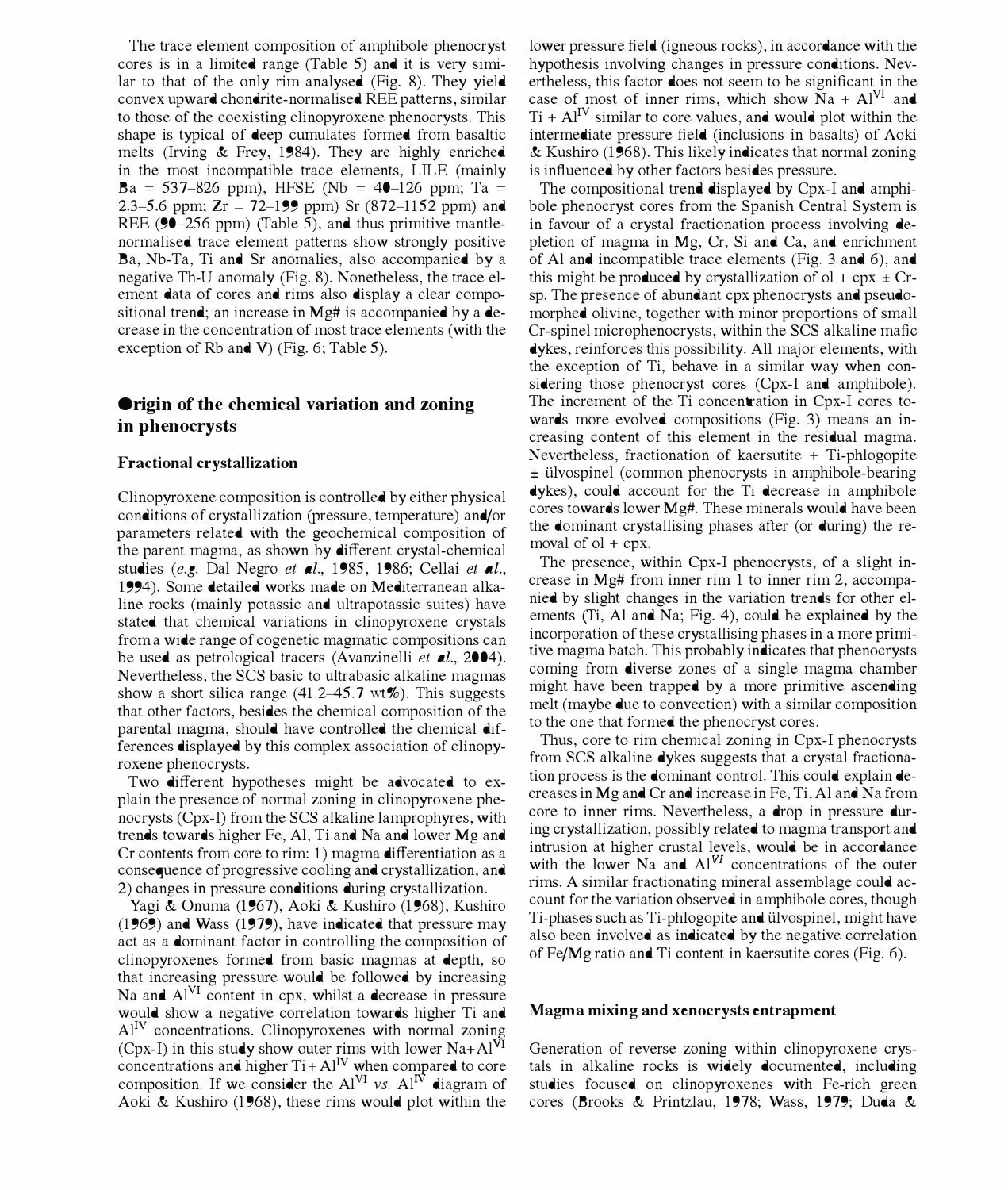| Outcrop                   |       |       | Muñotello      |        |       |       |       |  |
|---------------------------|-------|-------|----------------|--------|-------|-------|-------|--|
| Sample                    |       |       |                | 103818 |       |       |       |  |
| Analysis #                | 4     | 5     | $\overline{6}$ | 7      | 12    | 5     | 6     |  |
|                           | core  | rim   | core           | core   | core  | core  | core  |  |
| Rb                        | 16.24 | 18.52 | 18.64          | 13.54  | 13.67 | 16.71 | 14.46 |  |
| Ba                        | 732   | 613   | 538            | 666    | 610   | 825   | 786   |  |
| Th                        | 0.122 | bdl   | bdl            | 0.132  | 0.164 | 0.206 | 0.277 |  |
| U                         | bdl   | bdl   | bdl            | bdl    | bdl   | 0.101 | bdl   |  |
| Ta                        | 5.60  | 3.36  | 2.34           | 3.28   | 3.27  | 3.50  | 2.62  |  |
| Nb                        | 125.4 | 61.8  | 40.5           | 70.27  | 58.89 | 81.46 | 59.71 |  |
| Sr                        | 1152  | 1017  | 873            | 1134   | 1036  | 964   | 1000  |  |
| Hf                        | 5.91  | 4.16  | 2.34           | 3.36   | 4.25  | 4.14  | 3.58  |  |
| Zr                        | 198.5 | 126.8 | 72.7           | 120.4  | 123.5 | 102   | 81.4  |  |
| $\mathbf Y$               | 38.93 | 19.15 | 15.54          | 26.61  | 22.59 | 39.97 | 33.4  |  |
| $\ensuremath{\mathbf{V}}$ | 446.8 | 604   | 547.8          | 462.4  | 488.9 | 523.6 | 560.6 |  |
| Ni                        | bdl   | 68.86 | 149            | 78.17  | 32.28 | 139.9 | 136.5 |  |
| Cr                        | bdl   | 14.94 | 107.4          | 43.1   | 16.01 | 68.44 | 90.17 |  |
| $Ti*$                     | 32612 | 39866 | 38907          | 37468  | 38547 | 30454 | 35970 |  |
| La                        | 26.20 | 13.66 | 8.64           | 16.18  | 14.27 | 19.99 | 15.15 |  |
| Ce                        | 86.82 | 45.71 | 28.29          | 54.52  | 45.00 | 67.49 | 49.73 |  |
| Pr                        | 13.66 | 6.83  | 4.75           | 8.76   | 7.09  | 10.40 | 7.95  |  |
| Nd                        | 70.57 | 38.80 | 25.36          | 45.62  | 38.16 | 58.94 | 44.27 |  |
| Sm                        | 16.45 | 8.67  | 6.61           | 10.04  | 8.06  | 13.03 | 11.46 |  |
| Eu                        | 4.66  | 3.24  | 2.29           | 3.78   | 3.23  | 3.98  | 3.45  |  |
| Gd                        | 13.41 | 6.31  | 5.00           | 8.06   | 6.68  | 11.51 | 8.47  |  |
| Tb                        | 1.83  | 1.11  | 0.76           | 1.14   | 1.01  | 1.39  | 1.13  |  |
| $\mathbf{D}$ y            | 10.71 | 5.02  | 3.91           | 5.96   | 5.32  | 9.11  | 8.03  |  |
| Ho                        | 2.03  | 0.98  | 0.85           | 1.17   | 0.98  | 1.72  | 1.30  |  |
| Er                        | 4.48  | 1.81  | 1.63           | 2.55   | 2.64  | 3.53  | 4.19  |  |
| Tm                        | 0.57  | 0.36  | 0.34           | 0.32   | 0.25  | 0.67  | 0.45  |  |
| Yb                        | 4.20  | 1.46  | 1.85           | 2.30   | 1.97  | 3.31  | 2.61  |  |
| Lu                        | 0.48  | 0.27  | 0.21           | 0.34   | 0.17  | 0.39  | 0.40  |  |

Table 5. Trace element composition (ppm) of amphibole phenocrysts from the Spanish Central System alkaline lamprophyres.

\* Ti concentrations have been obtained from EMP analyses. na: not analysed; bell: below detection limit



Fig. 8. Chondrite and primitive mantle normalised trace element composition of amphibole phenocryst from the Spanish Central System alkaline dykes. Chondrite and primitive mantle normalising values after Sun & McDonough (1989) and McDonough & Sun (1995), respectively.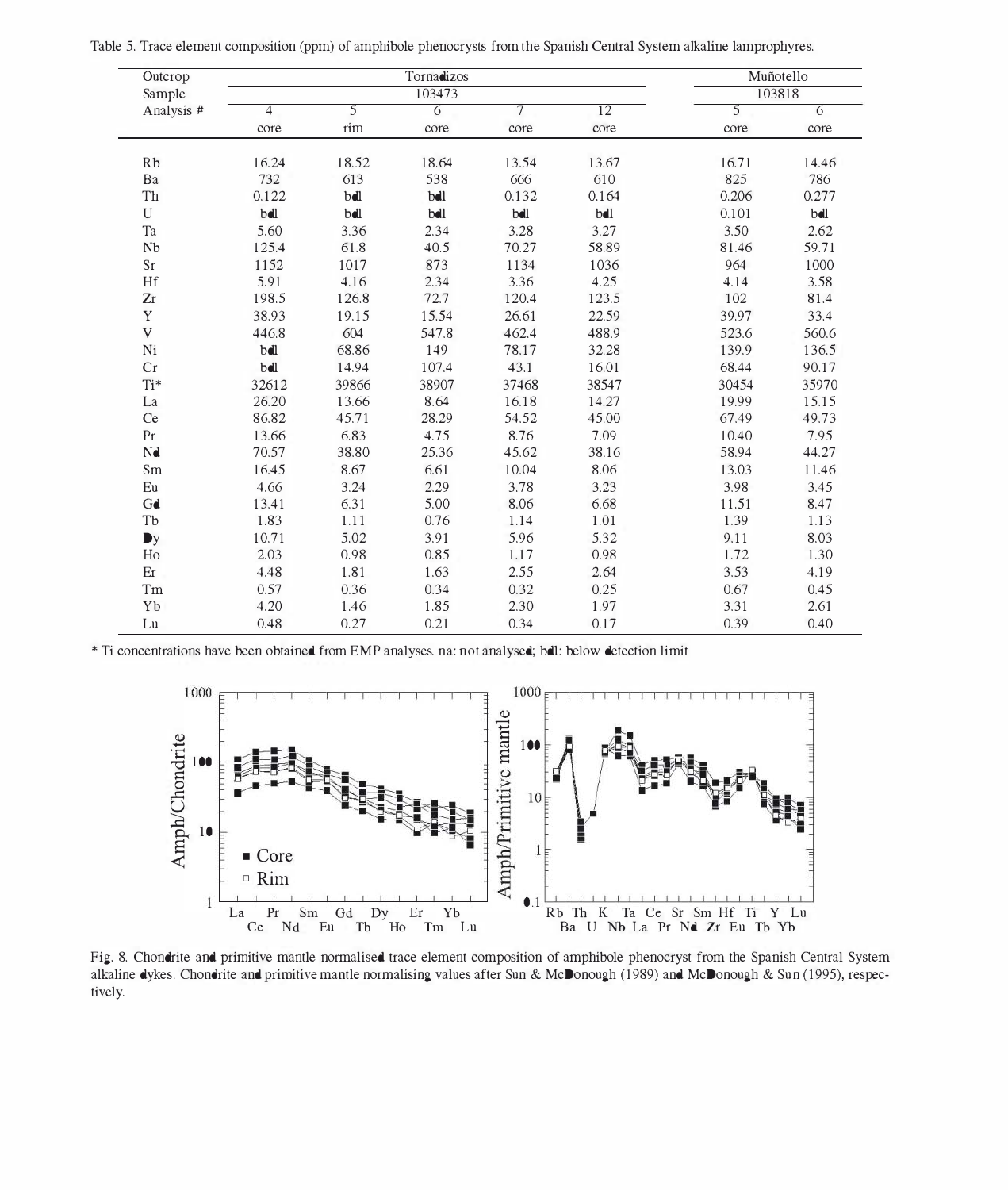Schmincke, 1985; Bédard et al., 1988; Neumann et al., 1999; Xu et al., 2003; Tappe, 2004). The presence within the Spanish Central System alkaline dykes of clinopyroxene phenocrysts with reverse zoning and corroded Fe-rich cores implies that crystal fractionation is not sufficient to explain their complex zoning patterns and that other processes must have been involved. Nevertheless, it is important to note that these clinopyroxenes only occur in the San Bartolomé de Pinares outcrop, whilst reversely zoned amphiboles appear in the Tornadizos and Hoyo de Pinares outcrops.

The chemical changes from core to inner rim in greencore Cpx-II from San Bartolomé de Pinares, together with the Cr, Na and Al variations observed, are consistent with the mixing of magmas with different degrees of evolution. The same has also been interpreted in similar zoning patterns of Fe-rich clinopyroxene cores, leaving aside the question of their cogenetism (Brooks & Printzlau, 1978; Bédard et al., 1988; Dobosi & Fodor, 1992; Neumann et  $al$ , 1999; Xu et  $al$ , 2003). Mixing may occur between distinct magma batches or between different zones of a same magma chamber, through a convective self-mixing process (e.g. Couch et  $al$ , 2001). The fact that Cpx-I and Cpx-II display high Ti and incompatible trace elements concentrations, suggests that they must be related to alkaline melts, genetically linked with the host SCS alkaline lamprophyres.

As it has been marked in Fig. 5, green (Cpx-II) and colourless (Cpx-III) cores display different compositional variation trends that tend to converge towards the field of clinopyroxenes with normal zoning (Cpx-I) for the highest Mg# values (Fig. 5). Cpx-II cores are Cr-poor and describe a compositional trend analogous to that of Cpx-I cores (decrease of Si and Ca and increase of Al and Na), though following a different slope, and, in addition, Cpx-II cores tend to more Fe-rich compositions (Fig. 5). This suggests that the two magmas involved in their origin evolved as a consequence of fractionation of a similar mineral assemblage (olivine + clinopyroxene  $\pm$  Cr-spinel).

Kaersutite reverse zoning also supports the mixing hypothesis, although it is important to note that amphibole phenocrysts are absent in the San Bartolomé de Pinares outcrops, which show reversely zoned Cpx-II and Cpx-III crystals. The major and trace element contents of amphibole rims closely resemble that of phenocrysts cores, without the existence of an abrupt compositional gap (Fig. 6 and 8) or any observed corrosion texture between amphibole cores and rims, thus indicating that only a slight chemical disequilibrium affected these phenocrysts. Moreover, rims seem to follow the same trend described by core analyses (Fig. 6). These characteristics point to amphibole phenocryst cores and rims being formed from melts with similar compositions, though the increase in Mg# would indicate incorporation of crystallising amphiboles in a more primitive ascending alkaline magma. Clinopyroxene phenocrysts coexisting with amphiboles in a single thin section display normal zoning. The  $Al<sup>IV</sup>/Al<sup>VI</sup>$  ratio and Ti content significantly increase towards rim in clinopyroxene and amphibole phenocrysts, supporting rim crystallization at lower pressures in both cases. The different core to rim behaviour of Mg# in these phenocrysts probably indicates that they are not strictly cogenetic, but that a cpxrich magma incorporated, during its ascent, amphibole phenocrysts formed at depth from a more evolved melt.

The trend outlined by Cpx-III cores is significantly different, showing a decrease in Al, Ti, Ca, Cr and Na with decreasing Mg# (Fig. 5). The low AI, Ca and Na contents in these Cpx-III cores is probably influenced by fractionation of plagioclase, whilst the decrease in Ti could be related to tilvospinel or ilmenite crystallization. The strong Y-REE enrichment, together with the deep negative Sr and Eu anomalies in their trace elements patterns shown by these clinopyroxenes, all support plagioclase cocrystallization and are in accordance with a derivation from a more evolved melt (Neumann et al., 1999). This contrasted evolutionary pattern supports the involvement of a third magmatic component, but it is highly unlikely that it would be linked with any alkaline melt, due to the AI-Tipoor composition of Cpx-III. Taking into account that no other magmatic event occurred in the SCS during lamprophyre genesis and intrusion, we favour a xenocrystic origin for Cpx-III cores. Accordingly, reverse zoning in these phenocrysts could not be ascribed to mixing but inclusion of solid material, a possibility which has been previously suggested in similar rocks (Wass, 1979).

The San Bartolomé de Pinares outcrop, where Cpx-III phenocrysts may be found, also include plagioclasebearing xenoliths of charnockite affinity (Villaseca et al., 2007). There is an evident resemblance between the major and trace element composition of clinopyroxenes from these xenoliths and Cpx-III colourless cores, including the deep Eu and Sr anomalies (Fig. 5 and 7), which is indicative of crystallization from a magma batch that involve plagioclase fractionation. The fractionating mineral assemblage proposed above for Cpx-III cores coincides with the modal composition of the associated enclaves, which supports that Cpx-III cores were incorporated into the alkaline magma as fragments of the charnockite xenoliths.

Rims from every clinopyroxene phenocryst (with normal or reverse zoning) give rise to a relatively homogeneous compositional field, both for major and trace elements (Fig. 5 and 7). This similarity in inner and outer rims of clinopyroxene phenocrysts, indicates that all rims formed from a similar magma, after incorporating clinopyroxene cores from different origins. The presence within a single thin section of a heterogeneous clinopyroxene phenocryst population with complex zoning, has previously been explained by magma mixing after crystallization from different melts (Wagner *et al.*, 2003). The fact that some crystals with normal zoning show multiple rims with successive variations of Mg# (increasing and decreasing towards the outer rim), probably represents episodic involvement of more primitive magma batches within the magma chamber, prior to dyke intrusion. Entrainment of new and more primitive melts into the magma chamber could have given rise to magma mixing and incorporation of xenocrystic material and previously crystallised clinopyroxene phenocrysts, derived from more evolved melts and recording different magma chamber levels. These phenocrysts would have been partially dissolved as a result of mixing with this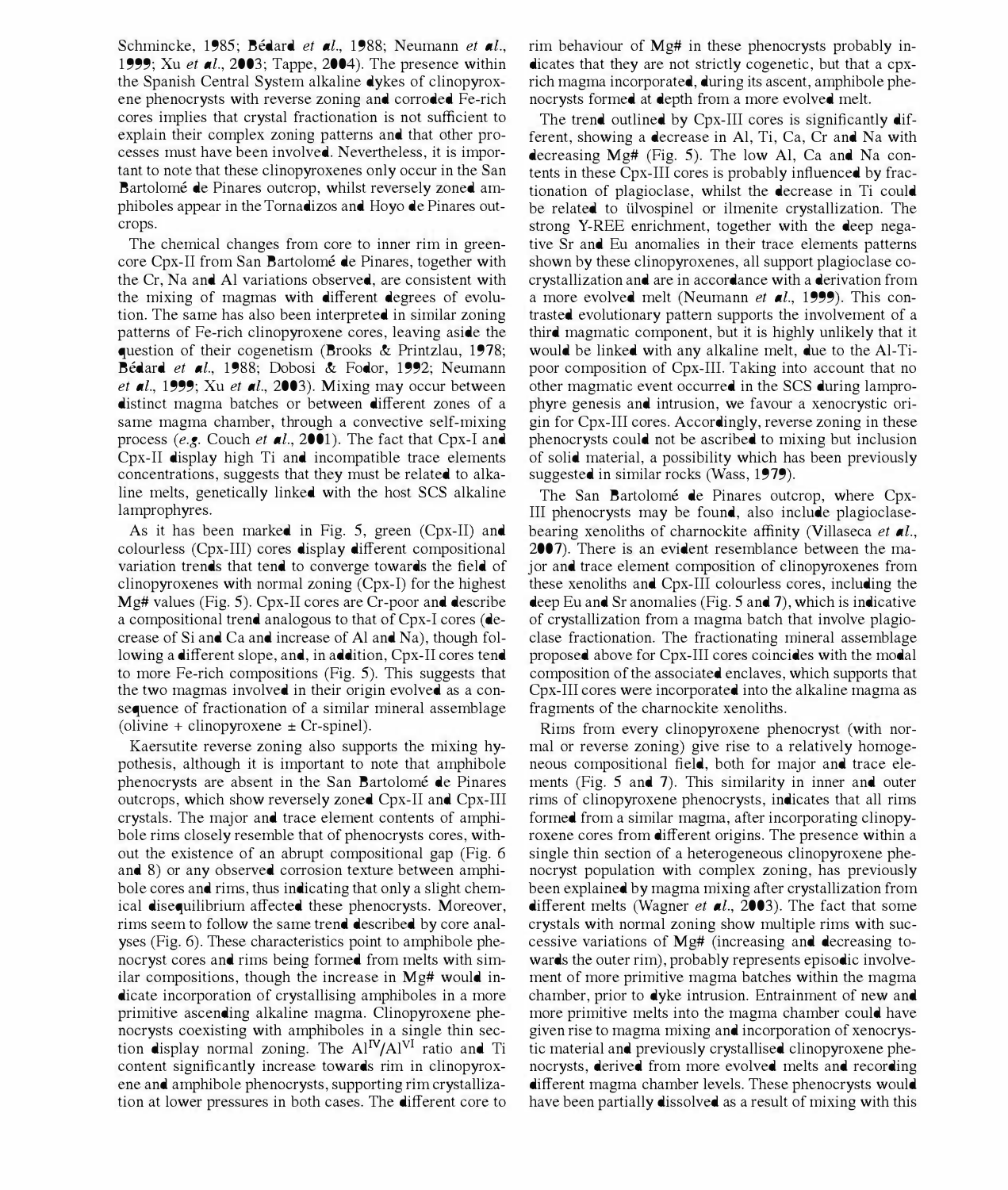new magma batch, resulting in formation of allotriomorphic cores and, eventually, more clinopyroxene would have nucleated on these cores giving rise to Mg-rich inner and outer rims.

Pressure estimates on Cpx-I cores obtained using the single-cpx geobarometer of Nimis & Ulmer (1998) yield ranges mainly from 0.3 to 0.8 GPa, and P values for their outer rims are generally lower than 0.1 GPa (Table 1). The wide range of pressure estimations for Cpx-I cores suggests that the alkaline melts of each dyke swarm might have stagnated within a magma chamber at fairly different depths. For instance Cpx-I cores from Maragato outcrop seem to have crystallised at subvolcanic levels, whereas those from Bernuy Salinero equilibrated near 20 km in depth (Table 1).

Pressure estimates for Cpx-II cores gives values up to 0.7 GPa (Table 2), which might represent minimum crystallization conditions. Cpx-III does not derive from basicultrabasic magmas, which is a requirement of Nimis & Ulmer geobarometer. Nevertheless, the pressure range estimated for the lower crustal charnockitic xenoliths from the Spanish Central System (0.9-1.0 GPa; Villaseca et al., 2007) may indicate the equilibrium conditions for these Cpx-III cores, as they are fragments from these xenoliths. Thus, the San Bartolomé de Pinares dyke carries xenocrystic Cpx-III and Cpx-II green core phenocrysts from lower crustal levels.

Pressure estimations, together with the strong overlap observed in Fig. 5 and 6 between the major element composition of rims from both clinopyroxene (the three studied types: Cpx-I-II-III) and amphibole with respect to that of corresponding groundmass phases from their host dykes, are in agreement with a process involving core formation within deep magma chambers, a quick melt evacuation and a last rim crystallization in subvolcanic conditions.

# Nature of crystallising magmas

Different melts must have participated in the origin of clinopyroxene and amphibole phenocryst. To evaluate their cogenetism and their relationship with respect to the host alkaline dykes, we have calculated the composition of the melts in equilibrium with cores and rims using the partition coefficients of Hart & Dunn (1993) for clinopyroxene and LaTourrette et  $al.$  (1995) for amphibole, which have been determined on alkaline basalt and basanite liquids, respectively. The results have been represented in Fig. 9. The composition of melts in equilibrium with Cpx-I overlaps or is only slightly higher than that of SCS host dykes (Fig. 9A). Moreover, there are also similarities between the results obtained for amphibole cores and those of Cpx-I (Fig. 9B). These characteristics support that Cpx-I and amphibole phenocryst cores crystallised from liquids which are cogenetic with the parent magmas of the SCS alkaline dykes.

Clinopyroxene and amphibole from basic or ultrabasic rocks are usually incompatible trace element enriched phases which greatly control their behaviour during crystallization. Accordingly, co-precipitation of these minerals may strongly influence the distribution of trace elements between them. Although the existence of chemical equilibrium between coexisting Cpx-I cores and amphibole phenocrysts is difficult to evaluate, the similar trace element composition of melts in equilibrium with both minerals would indicate near equilibrium conditions. In Fig. 10 we have plotted averaged clinopyroxene-amphibole partition values for coexisting phases using cores with similar Mg#, bracketed within the short ranges of 0.70-0.75 for sample 103473 and 0.64-0.74 for sample 103818. These values might not be strictly interpreted as partition coefficients but can act as useful guides for trace element partitioning in alkaline magmatic rocks in general, and will be used here as an approximation.

The observed  $Cpx-I/amph$  trace element distribution is very similar in both samples (Fig. 10), with the only exception of slightly higher values for LREE, and lower for Rb in lamprophyre 103473 relative to 103818. These data indicate a clear control of amphibole for Rb, Ba, Ta, Nb and Sr partitioning over clinopyroxene, and they also suggest that Th, Zr, Hf, Y and REE would also preferentially enter amphibole structure, whilst clinopyroxene would only control U distribution (Fig. 10). Nevertheless, it should be noted that partitioning of Rb, Ba, Nb, Ta and Sr between clinopyroxene and amphibole in the considered samples is likely to be also influenced by phologopite crystallization. as this mineral preferentially incorporate these elements rather than Th, U, Zr, Hf, Y or REE. In general, there are not big differences between our data and partition coefficients estimated for alkaline rock compositions and mantle enclaves. This resemblance with respect to literature values in similar magma compositions also supports the possibility outlined above that both Cpx-I and amphibole cores represent equilibrated crystallization products from the same alkaline magma.

The trace element compositional range of Cpx-II cores is very similar to that of Cpx-I, and the core to rim trace element variation displayed by both phenocrysts show a tendency of Cr-Ni depletion while LILE, HFSE and REE increase towards the rim (Table 4). This behaviour is in accordance with the fractionation of olivine + clinopyroxene + Cr-spinel  $\pm$  Ti-rich phases deduced for major elements. The characteristic Mg-Cr enrichment of Cpx-II inner rims is accompanied by a weak depletion in the most incompatible trace elements, thus reinforcing the highly evolved nature of their cores and the mixing process involving hosting by a more primitive magma. Modelled melts in equilibrium with Cpx-II green cores are also similar in composition to those calculated for Cpx-I (Fig. 9C), thus indicating a possible genetic link. Tappe (2004) interpreted the presence of reversely zoned green-core clinopyroxenes within Mesozoic alkaline rocks from Scania as an evidence for the presence of evolved trace element enriched melts in the upper mantle. He established some genetic relationship between these crystals and previous Permo-Carboniferous lamprophyric dykes in the same region. But this reasoning is not possible in the Spanish Central System because of the inexistence of a previous alkaline magmatic event. It is also appreciable in Fig. 9 the similitude existing in the composition of the calculated parent melts of Cpx-I cores with respect to that of all rims (from Cpx-I, Cpx-II and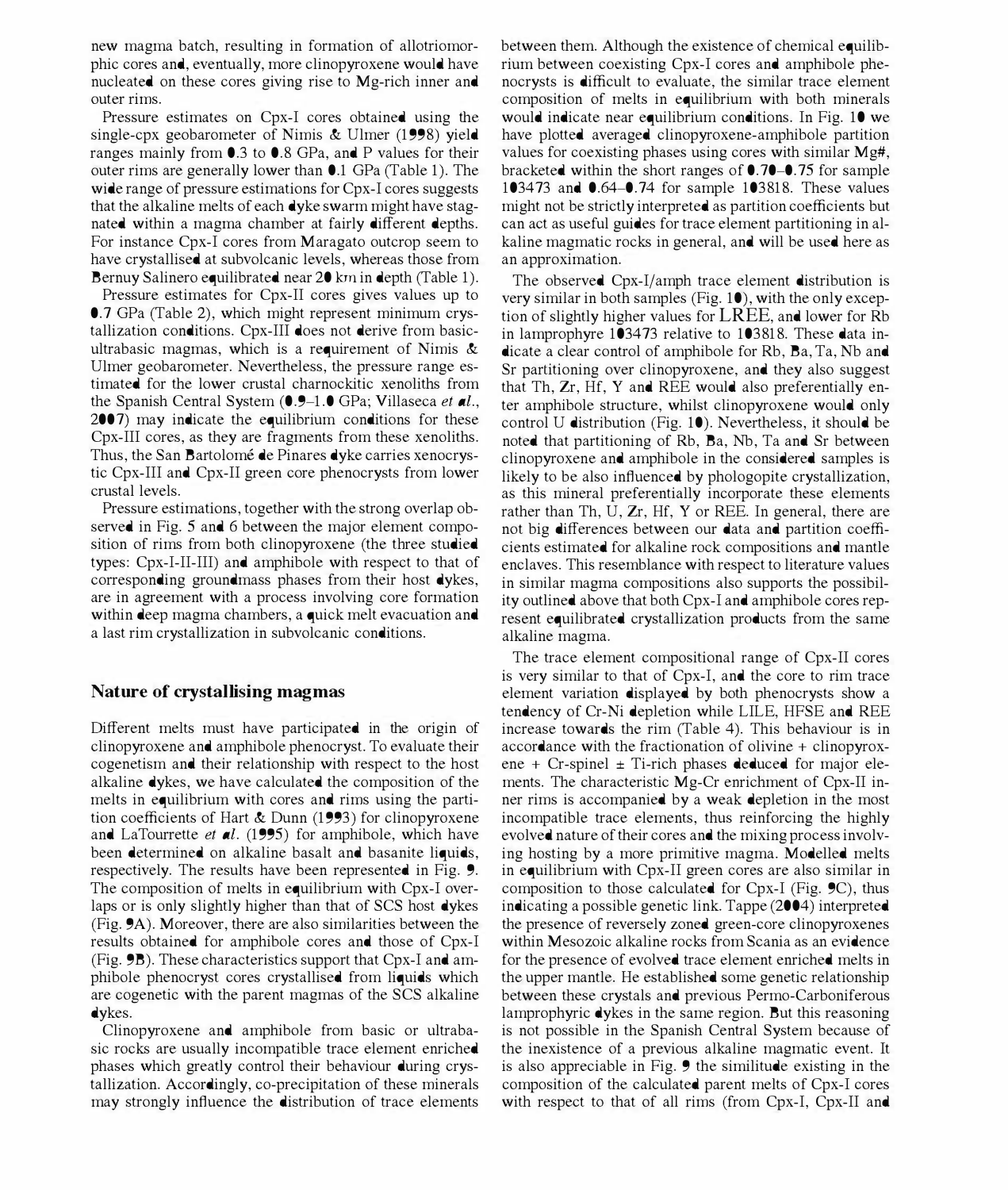

Fig. 9. Primitive mantle-normalised trace element composition of melts in equilibrium with clinopyroxene and amphibole phenocryst from Spanish Central System alkaline lamprophyres. Partition coefficients used are those of Hart & Dunn (1993) for clinopyroxene and LaTourrette et al. (1995) for amphibole. A: values for Cpx-I cores and rims. B: values for Amph phenocrysts. C: values for Cpx-II cores and rims. • values for Cpx-III cores and rims, and also for cpx from charnockite xenoliths. The grey field represent the composition of SCS alkaline basic dykes (Villaseca et al., 2004). See symbol legend in Fig. 7 for clinopyroxene and in Fig. 6 for amphibole. Normalising values after McDonough & Sun (1995).

Cpx-III). This reinforces that rims from all clinopyroxene phenocrysts would have formed from a single magma batch once all core types were incorporated into the host dykes.

On the contrary, melts in equilibrium with Cpx-III cores and clinopyroxenes from charnockite xenoliths show much higher contents in Y-REE and significant negative Eu, Sr and HFSE anomalies (Fig. 9D). These contents and their general normalised patterns are very different when compared to the SCS alkaline lamprophyres. They are probably genetically related with coexisting charnockite enclaves. The high modal proportion of plagioclase in these xenoliths and the absence of volatile-rich phases exclude the participation of lamprophyric magmas in their genesis and reinforce the xenocrystic origin of Cpx-III cores.

Calculated melts in equilibrium with Cpx-III display negative Zr-Hf anomalies and a strong Nb-Ta depletion with respect to LREE, which suggest parental magmas of calcalkaline affinity. These parental magmas seem to have experienced a strong crystal fractionation process involving plagioclase, but also ilmenite, which is relatively abundant in the charnockite xenoliths and may be and important carrier of Nb and Ta (Green & Pearson, 1987). Apatite fractionation might be envisaged on the basis of the low fractionated chondrite-normalised REE pattern of Cpx-III. This



Fig. 10. Averaged clinopyroxene/amphibole trace element partition values for samples 103473 (Tornadizos outcrop) and 103818 (Muñotello outcrop). Data from empirical D<sup>c<sub>px/emph</sup> trace element</sup></sub> partition coefficients for alkaline basalts (Irving & Frey, 1984) and for mantle xenoliths (Chazot et al., 1996; Ionov et al., 1997) are plotted for comparison.

is in accordance with Ionov et al. (1997) and Prowatke & Klemme (2006), which present apatite LREE-partition data much greater than for HREE.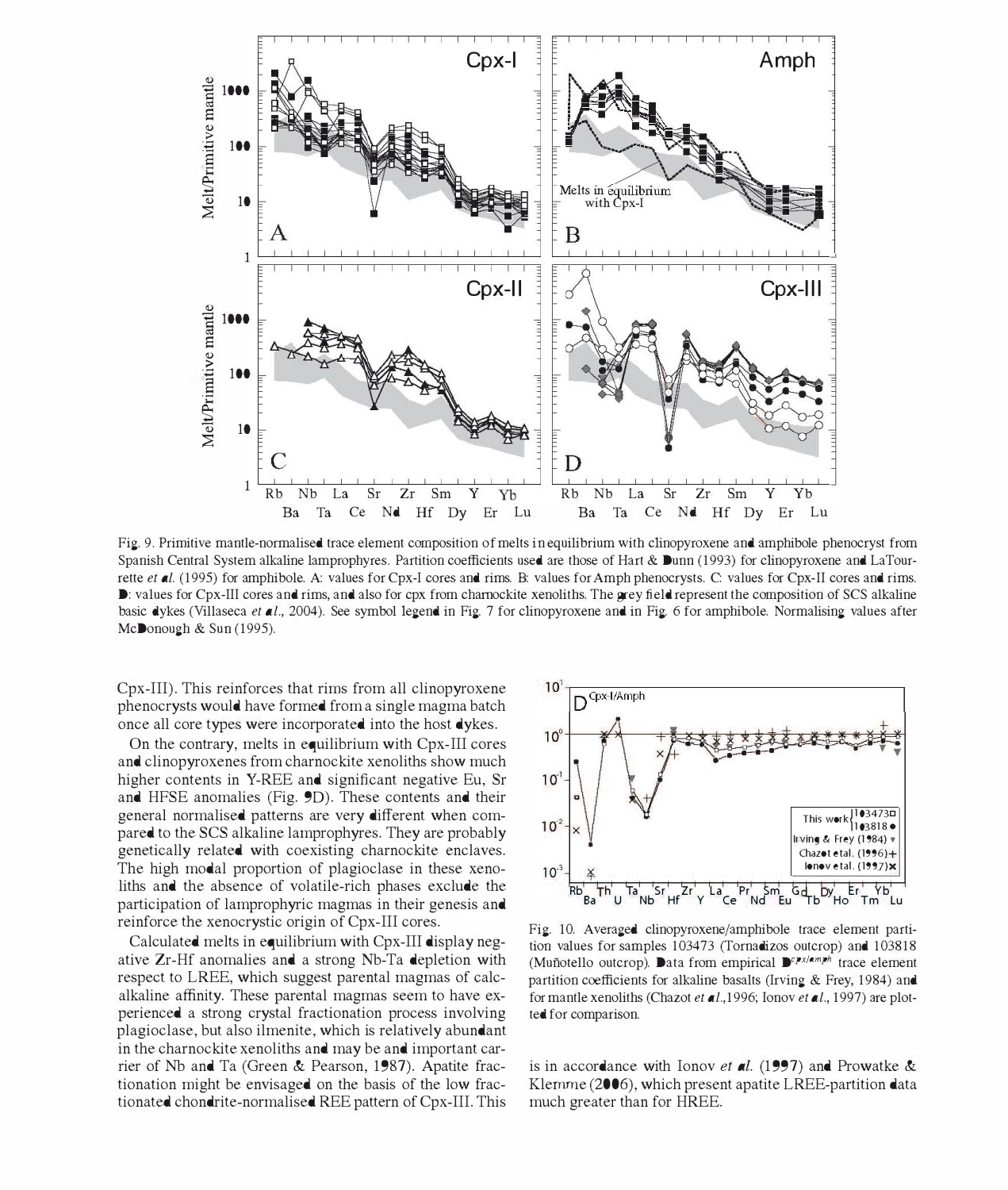Part of the charnockites from Villaseca et al. (2007) have been interpreted as lower crustal fragments formed as fractionates from calc-alkaline basic magmas. Thus, it is possible that the charnockite enclaves presented here (and also the accompanying Cpx-III xenocrysts) correspond with cumulates associated with highly evolved subalkaline magmas. In fact, the presence of mafic and ultramafic xenoliths from the lower crust, carried by the SCS alkaline dykes, has led some authors to think that a mafic underplating event might have developed to some degree at the base of the crust within the Spanish Central System, due to the accumulation of basic calc-alkaline melts at the end of the Hercynian orogeny (Orejana et al., 2006).

# Summary and conclusions

The SCS Permian alkaline lamprophyres show clinopyroxene and amphibole phenocrysts with complex normal and reverse zoning. Clinopyroxene phenocrysts with normal zoning (Cpx-I) are widespread distributed within the different dyke swarms, whereas clinopyroxenes with reverse zoning are restricted to the San Bartolomé de Pinares outcrop. In this latter dyke, Fe-rich green and colourless cores (Cpx-II and Cpx-III, respectively) represent crystallization from two distinct and more evolved liquids after significant fractional crystallization. Formation of rims with higher Mg# indicates mixing and incorporation into a third more primitive magma, giving rise to reverse zoning. This third melt is responsible for crystallization of clinopyroxene phenocrysts with normal zoning (Cpx-I). The fact that the rim compositions from all clinopyroxenes (with reverse and normal zoning) are similar and plot within a restricted range, indicates that they all crystallised from the same magma, close to its subvolcanic emplacement level. Amphibole phenocrysts from the Tornadizos and Hoyo de Pinares lamprophyres may have also been formed by magma mixing, though the melts involved must have shown less compositional contrast.

Taking into account the chemical composition of Cpx-I and Cpx-II cores, and also that of the melts in equilibrium with them, these crystals can be considered as derived from alkaline melts genetically related with the SCS alkaline magmatism. Estimated Cpx-I/Amph partition values are similar to literature partition coefficients from alkaline rocks, thus supporting that both phenocryst represent equilibrium conditions and were formed from similar magmas. On the contrary, Cpx-III cores show major and trace element contents in accordance with fractionation of plagioclase + clinopyroxene  $\pm$  ilmenite  $\pm$  apatite, and their composition resembles that of cpx from coexisting charnockite xenoliths, thus pointing to a xenocrystic origin. Cpx-III might derive from cale-alkaline deep cumulates, genetically related with other underplated metabasic rocks granulitized at lower crustal levels.

The coexistence of several clinopyroxene phenocryst types, together with granulite xenoliths, within the same thin section, points to the stagnation of the lamprophyric magmas at lower crustal depths and the eventual entrapment of the complex xenocryst and phenocryst mineral association during ascent.

Acknowledgements: We thank Alfredo Fernández Larios and José González del Tánago for their assistance with electron microprobe analyses. S. Conticelli, C. Wagner and S.P. Foley are thanked for their constructive review, which substantially improved the paper. LA-ICP-MS trace element mineral analyses were carried out at the University of Bristol and were funded by the Access to Research Infrastructure action of the Improving Human Potential Programme from the European Union; contract number PRI-CT-1999-0000S. This study has been funded by the project CGL2004-02515 from the Spanish Ministry of Science and Education.

# **References**

- Aoki, K. & Kushiro, I. (1968): Some clinopyroxenes from ultramafic inclusions in Dreiser Weiher, Eifel. Contrib. Mineral. Petrol. 18, 326-337.
- Avanzinelli, R., Bindi, L., Menchetti, S., Conticelli, S. (2004): Crystallisation and genesis of peralkaline magmas from Pantelleria Volcano, Italy: an integrated petrological and crystalchemical study. Lithos 73, 41-69.
- Bédard, J.H.J., Francis, D.M., Ludden, J. (1988): Petrology and pyroxene chemistry of Monteregian dykes: the origin of concentric zoning and green cores in clinopyroxenes from alkali basalts and lamprophyres. Can. J. Earth Sci. 25, 2041-2058.
- Brooks, C.K. & Printzlau, I. (1978): Magma mixing in mafic alkaline volcanic rocks: the evidence from relict phenocrysts phases and other inclusions. J. Vol. Geotherm. Res. 4, 315-331.
- Cellai, D., Conticelli, S., Menchetti, S. (1994): Crystal-chemistry of clinopyroxenes from potassic and ultrapotassic rocks in central Italy: implications on their genesis. Contrib. Mineral. Petrol. 116, 301-315.
- Chazot, G., Menzies, M.A., Harte, B. (1996): Determination of partition coefficients between apatite, clinopyroxene, amphioole, and melt in natural spinel lherzolites from Yemen: implications for wet melting of the lithospheric mantle. Geochim et Cosmochim. Acta 60, 423-437.
- Couch, S., Sparks, R.S.1., Carroll, M.R. (2001): Mineral disequilibrium in lavas explained by convective self-mixing in open magma chambers. Nature 411, 1037-1039.
- Dal Negro, A., Carbonin, S., Salviulo, G., Piccirillo, E.M., Cundari, A. (1985): Crystal chemestry and site configuration of the clinopyroxene from leucite-bearing rocks and related genetic significance: the Sabatini lavas, Roman Region, Italy. J. Petrol. 26, 1 027-1040.
- Dal Negro, A., Cundari, A., Piccirillo, E.M., Molin, G.M., Uliana, D. (1986): Distintive crystal chemistry and site configuration of the clinopyroxene from alkali basaltic rocks: the Nyambeni clinopyroxene suite, Kenya. Contrib. Mineral. Petrol. 92, 35-43.
- Dobosi, G. & Fodor, R.V. (1992): Magma fractionation, replenishment, and mixing as inferred from green-core clinopyroxenes in Pliocene basanite, southern Slovakia. Lithos 28, 133-150.
- Duda, A. & Scbmincke, H.-U. (1985): Polybaric differentiation of alkali basaltic magmas: evidence from green-core clinopyroxenes (Eifel, FRG). Contrib. Mineral. Petrol. 91, 340-353.